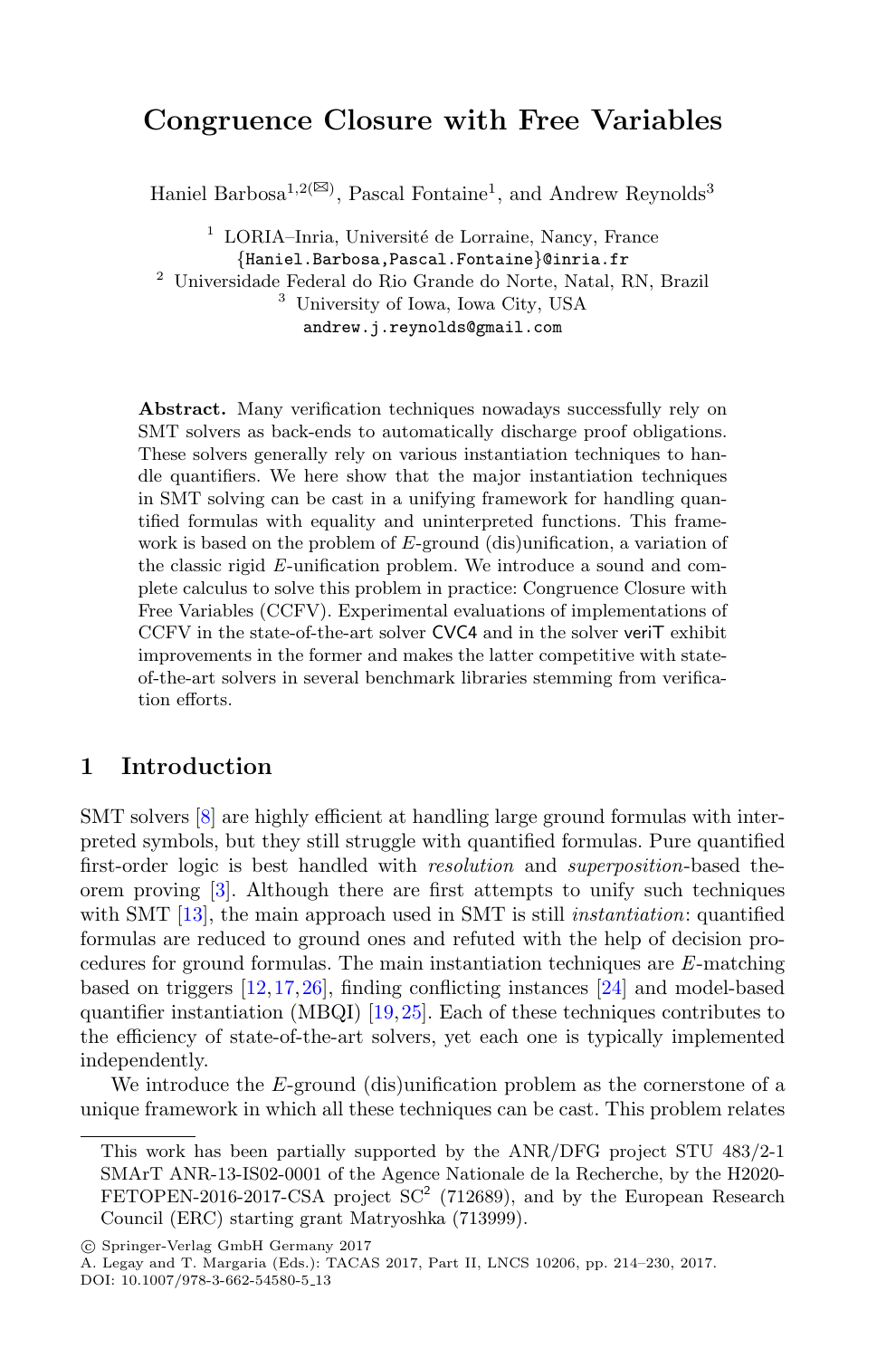to the classic problem of rigid *E*-unification and is also NP-complete. Solving E-ground (dis)unification amounts to finding substitutions such that literals containing free variables hold in the context of currently asserted ground literals. Since the instantiation domain of those variables can be bound, a possible way of solving the problem is by first non-deterministically guessing a substitution and checking if it is a solution. The *Congruence Closure with Free Variables* algorithm (CCFV, for short) presented here is a practical decision procedure for this problem based on the classic congruence closure algorithm [\[21](#page-15-5)[,22](#page-16-3)]. It is goal-oriented: solutions are constructed incrementally, taking into account the congruence closure of the terms defined by the equalities in the context and the possible assignments to the variables.

We then show how to build on CCFV to implement trigger-based, conflictbased and model-based instantiation. An experimental evaluation of the technique is presented, where our implementations exhibits improvements over stateof-the-art approaches.

#### **1.1 Related Work**

Instantiation techniques for SMT have been studied extensively. Heuristic instantiation based on *E*-matching of selected triggers was introduced by Detlefs et al. [\[17](#page-15-3)]. A highly efficient implementation of *E*-matching was presented by de Moura and Bjørner [\[12](#page-15-2)]; it relies on elaborated indexing techniques and generation of machine code for optimizing performance. Rümmer uses triggers alongside a classic tableaux method [\[26](#page-16-0)]. Trigger based instantiation unfortunately produces many irrelevant instances. To tackle this issue, a goal-oriented instantiation technique producing only useful instances was introduced by Reynolds et al. [\[24\]](#page-16-1). CCFV shares resemblance with this algorithm, the search being based on the structure of terms and a current model coming from the ground solver. The approach here is however more powerful and more general, and somehow subsumes this previous technique. Ge and de Moura's model based quantifier instantiation (MBQI) [\[19\]](#page-15-4) provides a complete method for first-order logic through successive derivation of conflicting instances to refine a candidate model for the whole formula, including quantifiers. Thus it also allows the solver to find finite models when they exist. Model checking is performed with a separate copy of the ground SMT solver searching for a conflicting instance. Alternative methods for model construction and checking were presented by Reynolds et al. [\[25\]](#page-16-2). Both these model based approaches [\[19,](#page-15-4)[25\]](#page-16-2) allow integration of theories beyond equality, while CCFV for now only handles equality and uninterpreted functions.

Backeman and Rümmer solve the related problem of rigid E-unification through encoding into SAT, using an off-the-shelf SAT solver to compute solutions [\[5\]](#page-15-6). Our work is more in line with goal-oriented techniques as those by Goubault [\[20](#page-15-7)] and Tiwari et al. [\[27\]](#page-16-4); congruence closure algorithms being very efficient at checking solutions, we believe they can also be the core of efficient algorithms to discover them. CCFV differs from those previous techniques notably, since it handles disequalities and since the search for solutions is pruned based on the structure of a ground model and is thus most suitable for an SMT context.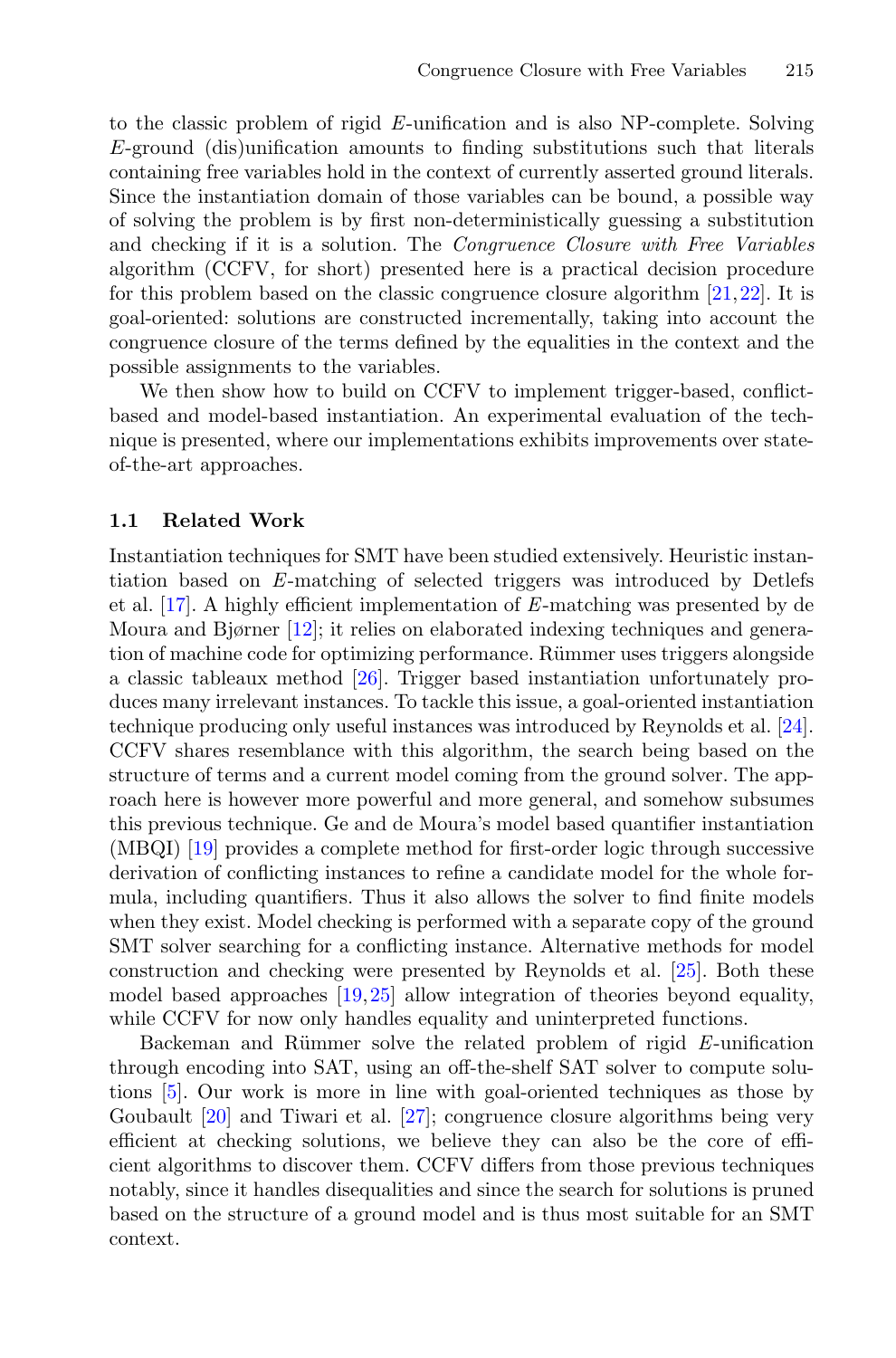#### **2 Notations and Basic Definitions**

We refer to classic notions of many-sorted first-order logic (e.g. by Baader and Nipkow [\[1\]](#page-14-1) and by Fitting [\[18\]](#page-15-8)) as the basis for notations in this paper. Only the most relevant are mentioned.

A *first-order language* is a tuple  $\mathscr{L} = \langle \mathcal{S}, \mathcal{X}, \mathcal{P}, \mathcal{F}, \text{sort} \rangle$  in which  $\mathcal{S}, \mathcal{X}, \mathcal{P}$  and F are disjoint enumerable sets of *sort*, *variable*, *predicate* and *function symbols*, respectively, and *sort* :  $\mathcal{X} \cup \mathcal{F} \cup \mathcal{P} \rightarrow \mathcal{S}^+$  is a function assigning sorts, according to the symbols' arities. Nullary functions and predicates are called *constants* and *propositions*, respectively. *Formulas* and *terms* are generated in a well-sorted manner by

$$
t ::= x \mid f(t, \ldots, t) \qquad \varphi ::= t \simeq t \mid p(t, \ldots, t) \mid \neg \varphi \mid \varphi \vee \varphi \mid \forall x_1 \ldots x_n. \varphi
$$

in which  $x, x_1,...,x_n \in \mathcal{X}, p \in \mathcal{P}$  and  $f \in \mathcal{F}$ . The predicate symbol  $\simeq$  stands for *equality*. The terms in a formula  $\varphi$  are denoted by  $\mathbf{T}(\varphi)$ . In a function or predicate application, the symbol being applied is referred as the term's *top symbol.* The *free variables* of a formula  $\varphi$  are denoted by  $\text{FV}(\varphi)$ . A formula or term is *ground* iff it contains no variables. Whenever convenient, an enumeration of symbols  $s_1, \ldots, s_n$  will be represented as **s**.

A *substitution*  $\sigma$  is a mapping from variables to terms. The application of  $\sigma$ to the formula  $\varphi$  (respectively the term t) is denoted by  $\varphi\sigma$  (t $\sigma$ ). The *domain of*  $\sigma$  is the set  $dom(\sigma) = \{x \mid x \in \mathcal{X} \text{ and } x\sigma \neq x\}$ , while the *range* of  $\sigma$  is  $ran(\sigma) = \{x\sigma \mid x \in dom(\sigma)\}\.$  A substitution  $\sigma$  is *ground* iff every term in ran( $\sigma$ ) is ground and *acyclic* iff, for any variable x, x does not occur in  $x\sigma \ldots \sigma$ . For an acyclic substitution,  $\sigma^*$  is the fixed point substitution of  $\sigma$ .

Given a set of ground terms **T** closed under the subterm relation and a congruence relation  $\simeq$  on **T**, a *congruence* over **T** is a subset of  $\{s \simeq t \mid s, t \in \mathbf{T}\}\$ closed under entailment. The *congruence closure* (CC, for short) of a set of equations  $E$  on a set of terms  $\mathbf{T}$  is the least congruence on  $\mathbf{T}$  containing  $E$ . Given a consistent set of equality literals  $E$ , two terms  $t_1, t_2$  are said *congruent* iff  $E \models t_1 \simeq t_2$  and *disequal* iff  $E \models t_1 \not\cong t_2$ . The *congruence class* in **T** of a given term is the set of terms in **T** congruent to it. The signature of a term is the term itself for a nullary symbol, and  $f(c_1,...c_n)$  for a term  $f(t_1,...t_n)$  with  $c_i$  being the class of  $t_i$ . The *signature class* of t is a set  $[t]_E$  containing one and only one term in the class of t for each signature. Notice that the signature class of two terms in the same class is the same set of terms, and is a subset of the congruence class. We drop the subscript in  $[t]_E$  when E is clear from the context. The *set of signature classes* of E on a set of terms **T** is  $E^{cc} = \{[t] | t \in \mathbf{T}\}.$ 

## **3** *E***-ground (Dis)unification**

For simplicity, and without loss of generality, we consider formulas in Skolem form, with all quantified subformulas being quantified clauses; we also assume all atomic formulas are equalities. SMT solvers proceed by enumerating the models for the propositional abstraction of the input formula, i.e. the formula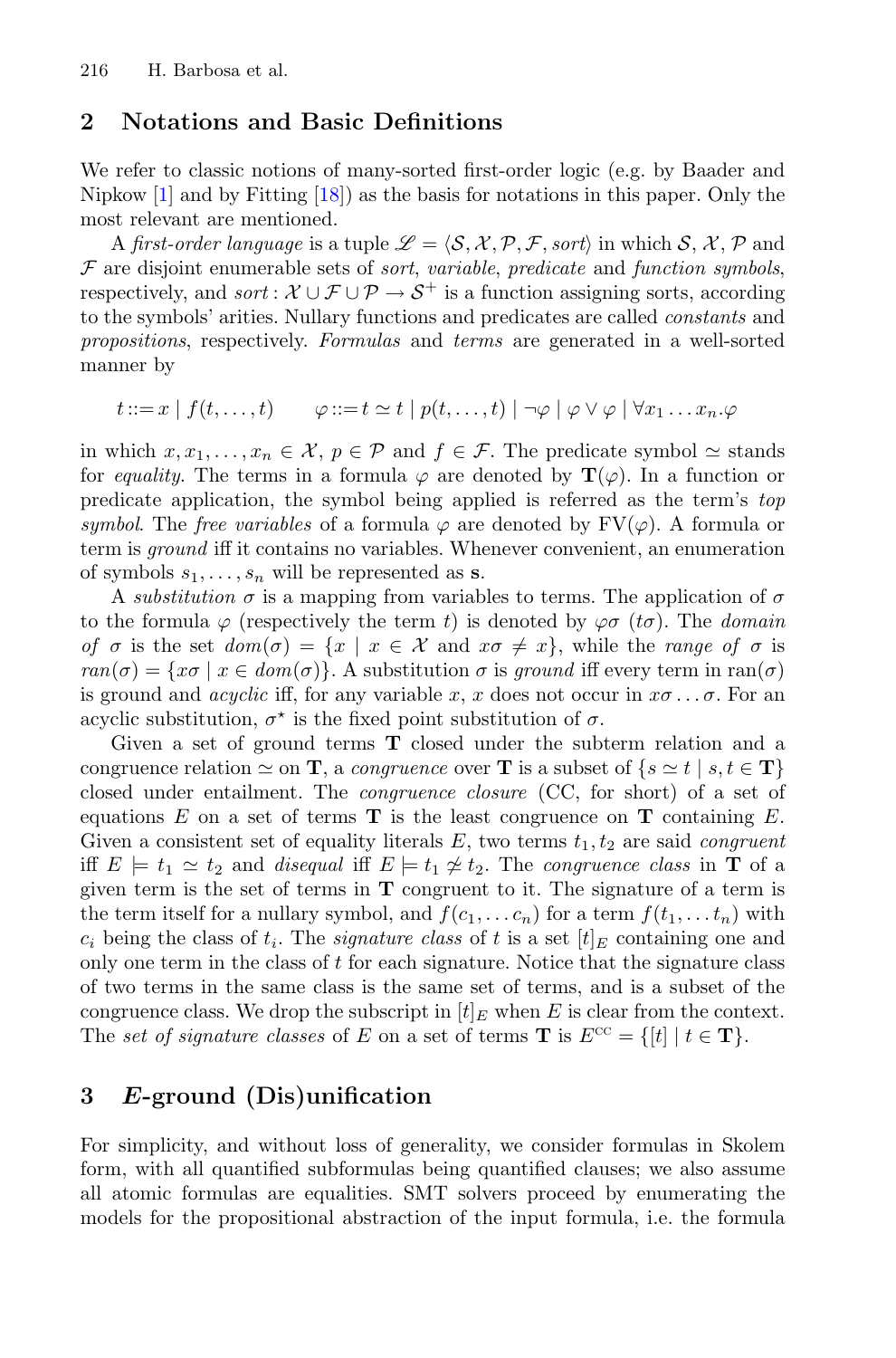obtained by replacing every atom and quantified subformula by a proposition. Such a model of the propositional abstraction corresponds to a set  $E \cup \mathcal{Q}$ , in which  $E$  and  $Q$  are conjunctive sets of ground literals and quantified formulas, respectively. If  $E \cup Q$  is consistent, all of its models also satisfy the input formula; if not, a new candidate model is derived. The ground SMT solver first checks the satisfiability of  $E$ , and, if it is satisfiable, proceeds to reason on the set of quantified formulas  $\mathcal{Q}$ . Ground instances  $\mathcal{I}$  are derived from  $\mathcal{Q}$ , and subsequently the satisfiability of  $E \cup \mathcal{I}$  is checked. This is repeated until either a conflict is found, and a new model for the propositional abstraction must be produced, or no more instantiations are possible. Of course, the whole process might not terminate and the solver might loop indefinitely.

In this approach, a central problem is to determine which instances  $\mathcal I$  to derive. Section [5](#page-9-0) shows that the problem of finding instances via existing instantiation techniques can be reduced to the problem of E-ground (dis)unification.

**Definition 1 (**E**-ground (dis)unification).** *Given two finite sets of equality literals* E *and* L*,* E *being ground, the* E*-ground (dis)unification problem is that of finding substitutions*  $\sigma$  *such that*  $E \models L\sigma$ .

E-ground (dis)unification can be recast as the classic problem of (non-simultaneous) rigid *E*-unification (transformation proof in Appendix B of [\[6\]](#page-15-9)), i.e. computing substitutions  $\sigma$  such that  $E^{eq}\sigma \models s\sigma \simeq t\sigma$ , in which  $E^{eq}$  is a set of equations and s, t are terms. Rigid *E*-unification has been studied extensively in the context of automated theorem proving  $[2,10,15]$  $[2,10,15]$  $[2,10,15]$  $[2,10,15]$ . In particular, its intrinsic relation with congruence closure has been investigated by Goubault [\[20](#page-15-7)] and Tiwari et al. [\[27](#page-16-4)], in which variations of the classic procedure are integrated with first-order rewriting techniques and the search for solutions is guided by the structure of the terms. We build on these ideas to develop our method for solving E-ground (dis)unification, as discussed in Sect. [4.](#page-4-0)

<span id="page-3-1"></span>*Example 1.* Consider the sets  $E = \{f(a) \simeq f(b), h(a) \simeq h(c), g(b) \not\simeq h(c)\}$ and  $L = \{h(x_1) \simeq h(c), h(x_2) \not\simeq g(x_3), f(x_1) \simeq f(x_3), x_4 \simeq g(x_5)\}.$  A solution for their E-ground (dis)unification problem is  $\{x_1 \mapsto a, x_2 \mapsto c, x_3 \mapsto b,$  $x_4 \mapsto g(x_5)$ .

The above example shows that  $x_5$  can be mapped to any term; this  $E$ ground (dis)unification problem has infinitely many solutions. However, here, like in general, $<sup>1</sup>$  $<sup>1</sup>$  $<sup>1</sup>$  the set of all solutions can be finitely represented:</sup>

<span id="page-3-2"></span>**Theorem 1.** *Given an* E*-ground (dis)unification problem, if a substitution* σ *exists such that*  $E \models L\sigma$ , then there is an acyclic substitution  $\sigma'$  such that  $ran(\sigma') \subseteq \mathbf{T}(E \cup L)$ *,*  $\sigma'^\star$  *is ground, and*  $E \models L\sigma'^\star$ *.* 

*Proof.* The proof can be found in Appendix A of  $[6]$  $[6]$ .

<span id="page-3-0"></span><sup>&</sup>lt;sup>1</sup> It is assumed, without loss of generality, that **T**( $E \cup L$ ) contains at least one ground term of each sort in  $E \cup L$ .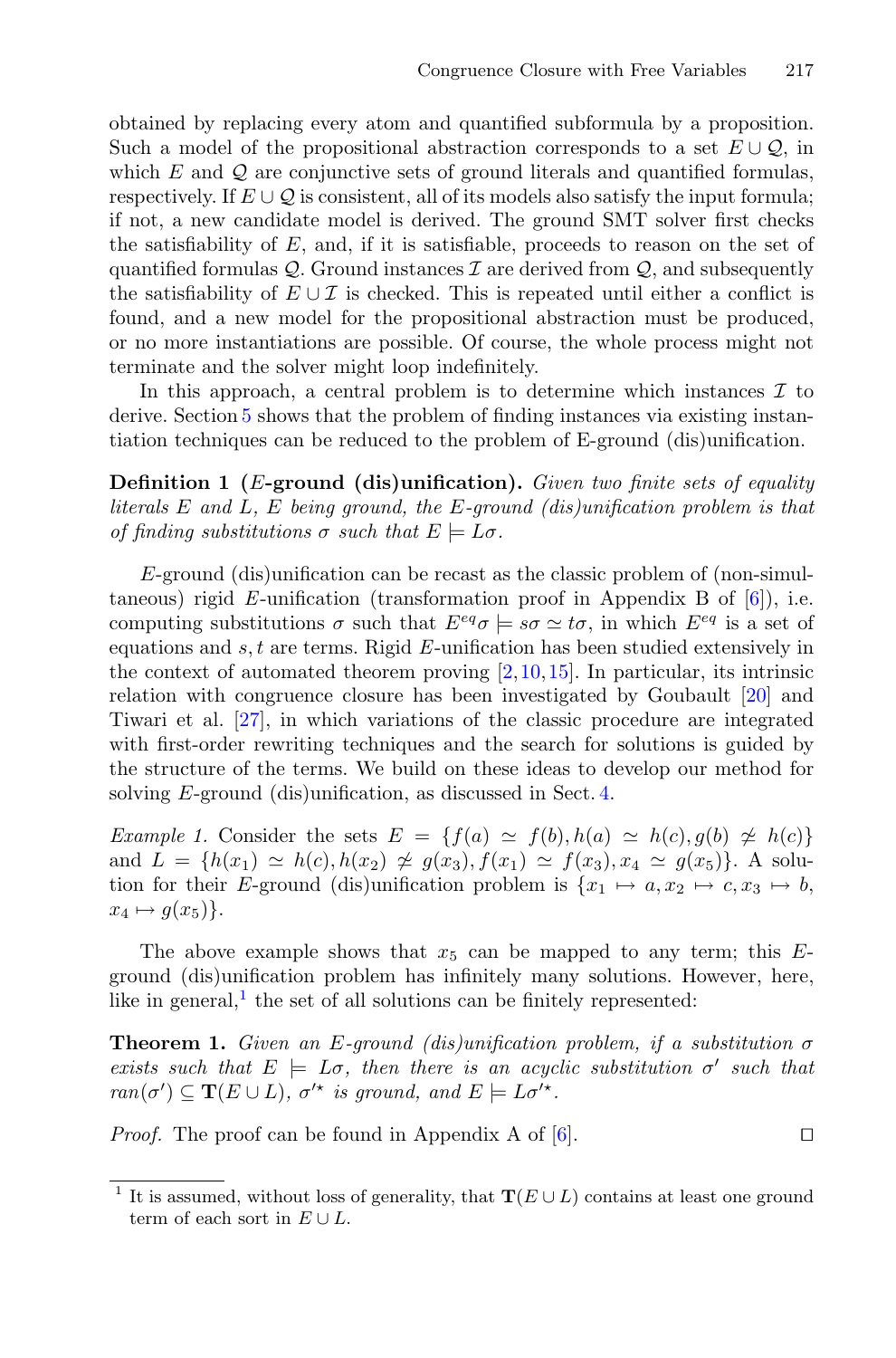As a corollary, the problem is in NP: it suffices indeed to guess an acyclic substitution with  $ran(\sigma') \subseteq T(E \cup L)$ , and check (polynomially) that it is a solution. The problem is also NP-hard, by reduction of 3-SAT (Appendix C of [\[6](#page-15-9)]). As our experiments show, however, a concrete algorithm effective in practice is possible.

## <span id="page-4-0"></span>**4 Congruence Closure with Free Variables**

In this section we describe a calculus to find each substitution  $\sigma$  solving an E-ground (dis)unification problem  $E \models L\sigma$ . This calculus, *Congruence Closure with Free Variables* (CCFV), uses a congruence closure algorithm as a core element to guide the search and build solutions. It proceeds by building a set of equations  $E_{\sigma}$  such that  $E \cup E_{\sigma} \models L$ , in which  $E_{\sigma}$  corresponds to a solution substitution, built step by step, by decomposing  $L$  in a top-down manner into sets of simpler constraints.

<span id="page-4-1"></span>*Example 2.* Considering again E and L as in Example [1,](#page-3-1) the calculus should find  $\sigma$  such that

$$
f(a) \simeq f(b), h(a) \simeq h(c), g(b) \ncong h(c)
$$
  
\n
$$
\models (h(x_1) \simeq h(c) \land h(x_2) \ncong g(x_3) \land f(x_1) \simeq f(x_3) \land x_4 \simeq g(x_5)) \sigma
$$

For L to be entailed by  $E \cup E_{\sigma}$ , each of its literals contributes to equations in  $E_{\sigma}$  in the following manner:

- $h(x_1) \simeq h(c)$ : either  $x_1 \simeq c$  or  $x_1 \simeq a$  belongs to  $E_{\sigma}$ ;
- $-h(x_2) \not\cong g(x_3):$  either  $x_2 \simeq c \wedge x_3 \simeq b$  or  $x_2 \simeq a \wedge x_3 \simeq b$  belongs to  $E_{\sigma}$ ;<br> $f(x_1) \circ f(x_2)$  either  $x_1 \circ x_2 \circ x_3 \circ f(x_1) \circ f(x_2)$  and  $h(x_1) \circ f(x_2) \circ f(x_3)$
- $f(x_1) \simeq f(x_3)$ : either  $x_1 \simeq x_3$  or  $x_1 \simeq a \wedge x_3 \simeq b$  or  $x_1 \simeq b \wedge x_3 \simeq a$  must be in  $E_{\sigma}$ ;
- $-x_4 \simeq g(x_5)$ : the literal itself must be in  $E_{\sigma}$ .

One solution is thus  $E_{\sigma} = \{x_1 \simeq a, x_2 \simeq a, x_3 \simeq b, x_4 \simeq g(x_5)\}\,$  corresponding to the acyclic substitution  $\sigma = \{x_1 \mapsto a, x_2 \mapsto a, x_3 \mapsto b, x_4 \mapsto g(x_5)\}\.$  Notice that, for any ground term  $t \in \mathbf{T}(E \cup L)$ ,  $\sigma_g = \sigma \cup \{x_5 \mapsto t\}$  is such that  $ran(\sigma_g) \subseteq \mathbf{T}(E \cup L), \sigma_g^*$  is ground, and  $E \models L\sigma_g^*$ .

### **4.1 The Calculus**

Given an E-ground (dis)unification problem  $E \models L\sigma$ , the CCFV calculus computes the various possible  $E_{\sigma}$  corresponding to a coverage of all substitution solutions, i.e. such that  $E \cup E_{\sigma} = L$ . We describe the calculus as a set of rules that operate on states of the form  $E_{\sigma} \Vdash_{E} C$ , in which C is a (disjunctive normal form)<br>formula stamming from the decomposition of L inte simpler constraints, and E formula stemming from the decomposition of L into simpler constraints, and  $E_{\sigma}$ is a conjunctive set of equalities representing a partial solution. Starting from the initial state  $\emptyset \Vdash_E L$ , the right side of the state is progressively decomposed, whereas the left side is step by step augmented with new equalities building the candidate solution. Example [2](#page-4-1) shows that, for a literal to be entailed by  $E \cup E_{\sigma}$ ,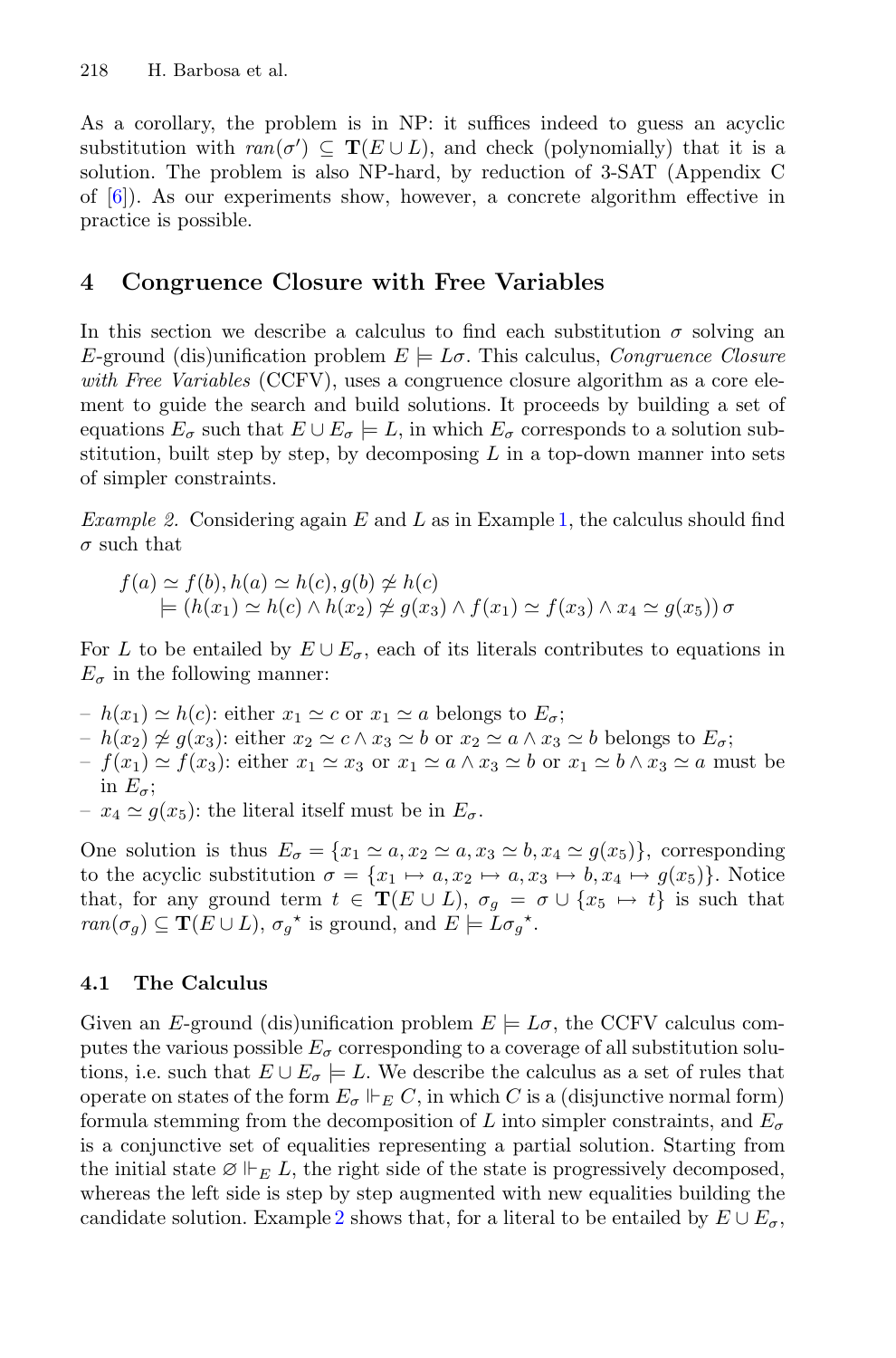<span id="page-5-0"></span>**Table 1.** The CCFV calculus in equational FOL. E is fixed from a problem  $E \models L\sigma$ .

$$
\frac{E_{\sigma} \Vdash_{E} x \simeq s \wedge C}{E_{\sigma} \cup \{x \simeq s\} \Vdash_{E} rep(C)} \quad \text{ASSIGN} \quad \text{if } x \notin \text{FV}(s)
$$
\n
$$
\frac{E_{\sigma} \Vdash_{E} \bigvee_{[e] \in E^{\text{CC}}, f(t_1, \ldots, t_n) \in [t]} (x \simeq t \wedge u_1 \simeq t_1 \wedge \cdots \wedge u_n \simeq t_n \wedge C)}{\text{If } x \in \text{FV}(f(u_1, \ldots, u_n))}
$$
\n
$$
\frac{E_{\sigma} \Vdash_{E} f(u_1, \ldots, u_n) \simeq f(s_1, \ldots, s_n) \wedge C}{E_{\sigma} \Vdash_{E} (u_1 \simeq s_1 \wedge \cdots \wedge u_n \simeq s_n \wedge C) \vee \bigvee_{\substack{[t] \in E^{\text{CC}}, \\ f(t_1, \ldots, t_n) \in [t], f(t'_1, \ldots, t'_n) \in [t]} } \left(u_1 \simeq t_1 \wedge \cdots \wedge u_n \simeq t'_n \wedge C\right)}
$$
\n
$$
E_{\sigma} \Vdash_{E} f(u_1, \ldots, u_n) \simeq g(s_1, \ldots, s_m) \wedge C
$$
\n
$$
E_{\sigma} \Vdash_{E} \bigvee_{\substack{[t] \in E^{\text{CC}}, \\ f(t_1, \ldots, t_n) \in [t], g(t'_1, \ldots, t'_n) \in [t]} } \left(u_1 \simeq t_1 \wedge \cdots \wedge u_n \simeq t'_n \wedge C\right)
$$
\n
$$
\text{if } f \neq g
$$
\n
$$
E_{\sigma} \Vdash_{E} \bigvee_{\substack{[t] \in E^{\text{CC}}, \\ f(t_1, \ldots, t_n) \in [t], g(t'_1, \ldots, t'_n) \in [t]} } \left(u_1 \simeq t_1 \wedge \cdots \wedge u_n \simeq t'_n \wedge C\right)
$$
\n
$$
\text{if } f \neq g
$$
\n
$$
E_{\sigma} \Vdash_{E} \bigvee_{\substack{[t] \in E^{\text{CC
$$

sometimes several solutions  $E_{\sigma}$  exist, thus the calculus involves branching. To simplify the presentation, the rules do not apply branching directly, but build disjunctions on the right part of the state, those disjunctions later leading to branching. A branch is closed when its constraint is decomposed into either  $\perp$  or  $\top$ . The latter are branches for which  $E \cup E_{\sigma} \models L$  holds.

The set of CCFV derivation rules is presented in Table [1;](#page-5-0)  $t$  stands for a ground term, x, y for variables, u for non-ground terms,  $u_1, \ldots, u_n$  for terms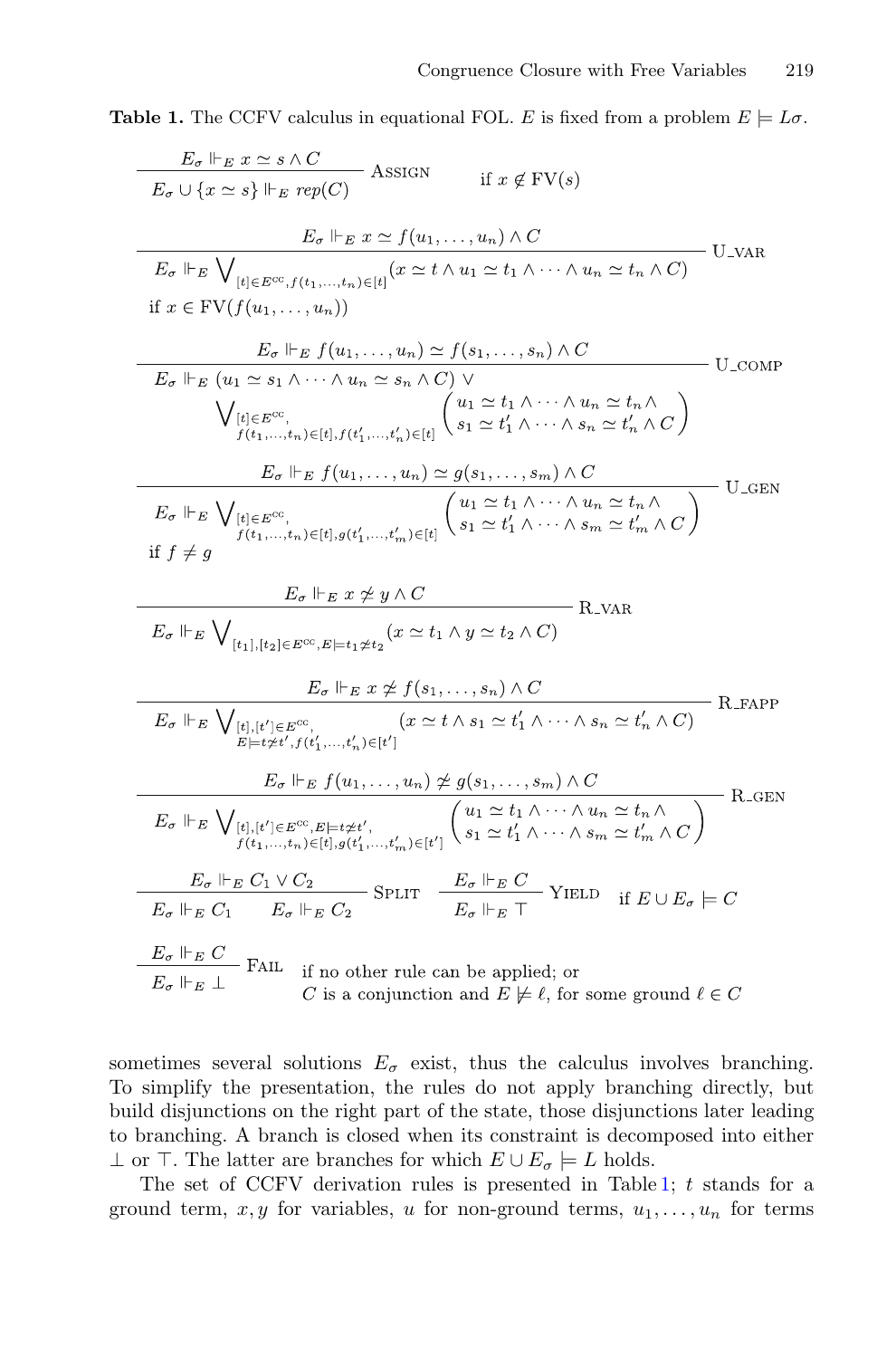such that at least one is non-ground and  $s, s_1, \ldots, s_n$  for terms in general. Rules are applied top-down, the symmetry of equality being used implicitly. Each rule simplifies the constraint of the right hand side of the state, and as a consequence any derivation strategy is terminating (Theorem [2\)](#page-8-0).

When an equality is added to the left hand side of a state  $E_{\sigma} \Vdash_{E} C$  (rule<br>TOM) the constraint C is normalized with respect to constraine along to ASSIGN), the constraint  $C$  is normalized with respect to congruence closure to reflect the assignments to variables. That is, all terms in  $C$  are representatives of classes in the congruence closure of  $E \cup E_{\sigma}$ . We write

$$
rep(x) = \begin{cases} \text{some chosen } y \in [x]_{E_{\sigma}} & \text{if all terms in } [x]_{E_{\sigma}} \text{ are variables} \\ rep(f(\mathbf{s})) & \text{otherwise, for some } f(\mathbf{s}) \in [x]_{E_{\sigma}} \\ rep(f(s_1, \ldots, s_n)) = \begin{cases} f(s_1, \ldots, s_n) & \text{if } f(s_1, \ldots, s_n) \text{ is ground} \\ f(rep(s_1), \ldots, rep(s_n)) & \text{otherwise} \end{cases}
$$

and write  $rep(C)$  to denote the result of applying  $rep$  on both sides of each literal  $s \simeq s'$  or  $s \not\cong s'$  in C. The above definition of *rep* leaves room for some choice of representative, but soundness and completeness are not impacted by the choice. What actually matters is whether the representative is a variable, a ground term or a non-ground function application. The Assign rule adds equations from the right side of the state into the tentative solution in the left side of the state: it extends  $E_{\sigma}$  with the mapping for a variable. Because C is replaced by  $rep(C)$ , one variable (either  $x$ , or  $s$  if it is a variable) disappears from the right side.

The other rules can be divided into two categories. First are the branching rules (U\_VAR through R\_GEN), which enumerate all possibilities for deriving the entailment of some literal from  $C$ . For example, the rule  $U_{\text{COMP}}$  enumerates the possibilities for which a literal of the form  $f(u_1,\ldots,u_n) \simeq f(s_1,\ldots,s_n)$  is entailed, which may be either due to syntactic unification, since both terms have the same top symbol, or by matching f-terms occurring in the same signature class of  $E^{\text{cc}}$ . Second are the structural rules (SPLIT, FAIL and YIELD), which create or close branches. Split creates branches when there are disjunctions in the constraint. Fail closes a branch when it is no longer possible to build on the current solution to entail the remaining constraints. YIELD closes a branch when all remaining constraints are already entailed by  $E \cup E_{\sigma}$ , with  $E_{\sigma}$  embodying a solution for the given E-ground (dis)unification problem. Theorems [3](#page-8-1) and [4](#page-8-2) state the correctness of the calculus.

If a branch is closed with YIELD, the respective  $E_{\sigma}$  defines a substitution  $\sigma = \{x \mapsto rep(x) \mid x \in FV(L)\}.$  The set  $Sois(E_{\sigma})$  of all ground solutions extractable from  $E_{\sigma}$  is composed of substitutions  $\sigma_{g}$  which extend  $\sigma$  by mapping all variables in  $ran(\sigma^*)$  into ground terms in **T**( $E \cup L$ ), s.t. each  $\sigma_g$  is acyclic,  $\sigma_g^*$  ground and  $E \models L \sigma_g^*$ .

#### **4.2 A Strategy for the Calculus**

A possible derivation strategy for CCFV, given an initial state  $\varnothing \Vdash_E L$ , is to apply the sequence of steps described below at each state  $E_{\sigma}$   $\Vdash_{E} C$ . Let sell be a function that selecte a literal from a conjunction according to some houristic a function that selects a literal from a conjunction according to some heuristic,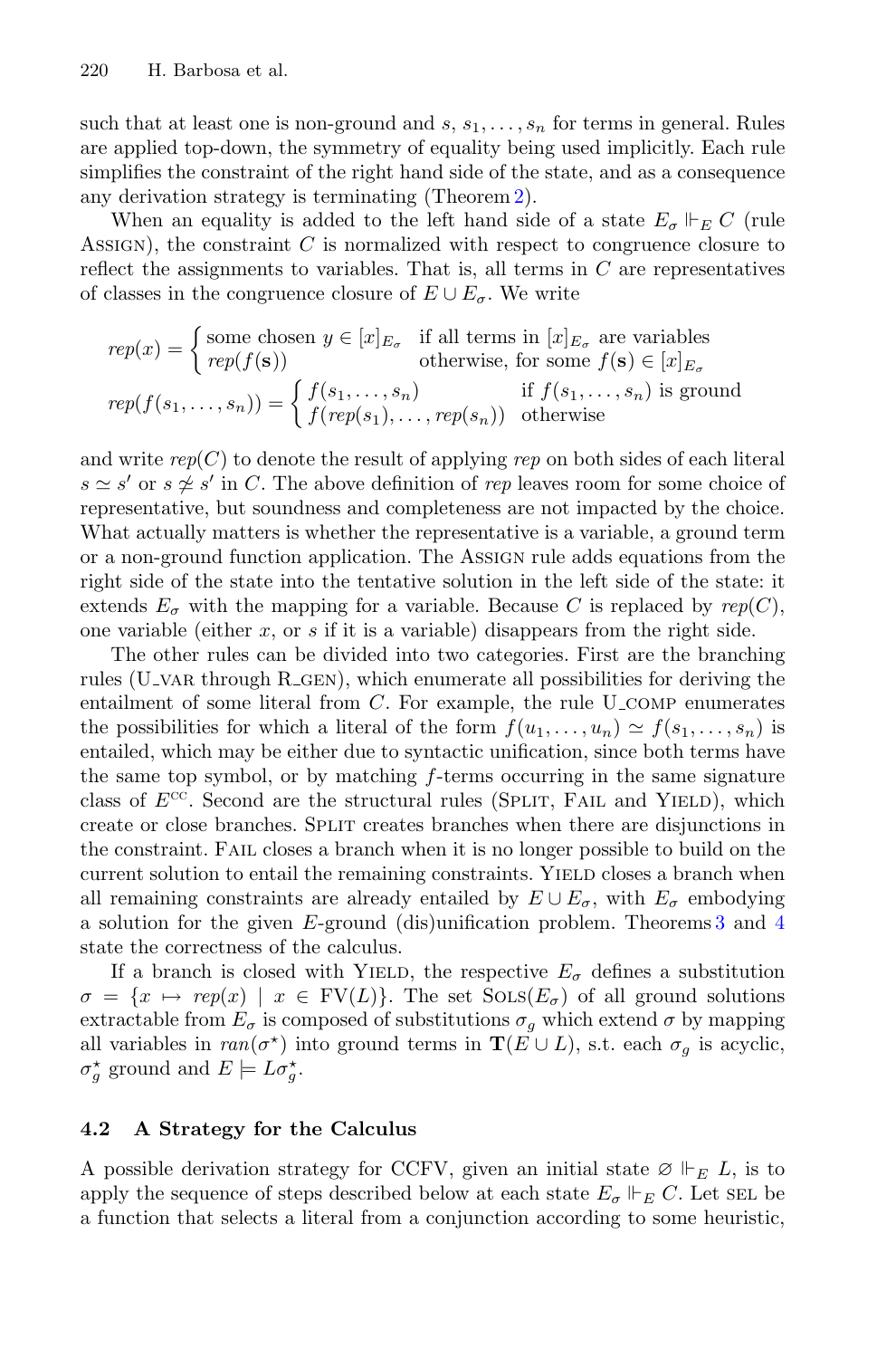such as selecting first literals with less variables or literals whose top symbols have less ground signatures in  $E^{CC}$ . The result of SEL is denoted *selected literal*. Since no two rules can be applied on the same literal, the function SEL effectively enforces an order on the application of the rules.

- 1. *Select branch*: While C is a disjunction, apply SPLIT and consider the leftmost branch, by convention.
- 2. *Simplify constraint:* Apply the rule for which  $SEL(C)$  is amenable.
- 3. *Discard failure*: If Fail was applied or a branching rule had the empty disjunction as a result, discard this branch and consider the next open branch.
- 4. *Mark success*: If all remaining constraints in the branch are entailed by  $E \cup E_{\sigma}$ , apply YIELD to mark the successful branch and then consider the next open branch.

A solution  $\sigma$  for the E-ground (dis)unification problem  $E \models L\sigma$  can be extracted at each branch terminated by the YIELD rule (Corollary [1\)](#page-8-3).

*Example 3.* Consider again E and L as in Example [1.](#page-3-1) The set of signature classes of  $E$  is

$$
E^{cc} = \{ [a], [b], [c], [f(a), f(b)], [h(a), h(c)], [g(b)] \}
$$

Let select the literal in  $C$  with the minimum number of variables. The derivation tree produced by CCFV for this problem is shown below. Selected literals are underlined. Disjunctions and the application of SPLIT are kept implicit to simplify the presentation, as is the handling of  $x_4 \simeq q(x_5)$ . Its entailment does not relate with the other literals in  $L$  and it can be handled by an early application of Assign.

$$
\frac{\varnothing \Vdash_E \underline{h(x_1) \simeq h(c), h(x_2) \not\cong g(x_3), f(x_1) \simeq f(x_3)}{\varnothing} \text{ U\_COMP}
$$

with A being

$$
\frac{\mathcal{B} \Vdash_E x_1 \simeq c, h(x_2) \not\cong g(x_3), f(x_1) \simeq f(x_3)}{\{x_1 \simeq c\} \Vdash_E h(x_2) \not\cong g(x_3), \underline{f(c) \simeq f(x_3)} \text{ASSIGN}
$$
\n
$$
\frac{\{x_1 \simeq c\} \Vdash_E h(x_2) \not\cong g(x_3), \underline{x_3 \simeq c} \text{U-COMP}}{\{x_1 \simeq c, x_3 \simeq c\} \Vdash_E h(x_2) \not\cong g(c)} \text{ASSIGN}
$$
\n
$$
\frac{\{x_1 \simeq c, x_3 \simeq c\} \Vdash_E \bot}{\{x_1 \simeq c, x_3 \simeq c\} \Vdash_E \bot} \text{FAIL}
$$

and B:

$$
\frac{\mathcal{Q} \Vdash_E x_1 \simeq a, h(x_2) \not\cong g(x_3), f(x_1) \simeq f(x_3)}{\{x_1 \simeq a\} \Vdash_E h(x_2) \not\cong g(x_3), \underbrace{f(a) \simeq f(x_3)}_{\{x_1 \simeq a\} \Vdash_E h(x_2) \not\cong g(x_3), \underbrace{x_3 \simeq a}_{\{x_1 \simeq a\}} \text{AssicsN}
$$
\n
$$
\frac{\{x_1 \simeq a\} \Vdash_E h(x_2) \not\cong g(x_3), x_3 \simeq a}{\{x_1 \simeq a, x_3 \simeq a\} \Vdash_E h(x_2) \not\cong g(a)} \text{AssicsN}
$$
\n
$$
\frac{\{x_1 \simeq a\} \Vdash_E h(x_2) \not\cong g(a)}{\{x_1 \simeq a, x_3 \simeq b\} \Vdash_E h(x_2) \not\cong g(b)} \text{AssicsN}
$$
\n
$$
\frac{\{x_1 \simeq a, x_3 \simeq b\} \Vdash_E h(x_2) \not\cong g(b)}{\{x_1 \simeq a, x_2 \simeq a, x_3 \simeq b\} \Vdash_E \top} \text{AssicsN}
$$
\n
$$
\frac{\{x_1 \simeq a, x_3 \simeq b\} \Vdash_E x_2 \simeq a}{\{x_1 \simeq a, x_2 \simeq a, x_3 \simeq b\} \Vdash_E \top} \text{AssicsN}
$$
\n
$$
\frac{\{x_1 \simeq a, x_3 \simeq b\} \Vdash_E \top}{\{x_1 \simeq a, x_2 \simeq a, x_3 \simeq b\} \Vdash_E \top} \text{YIELD}
$$

A solution is produced by the rightmost branch of B.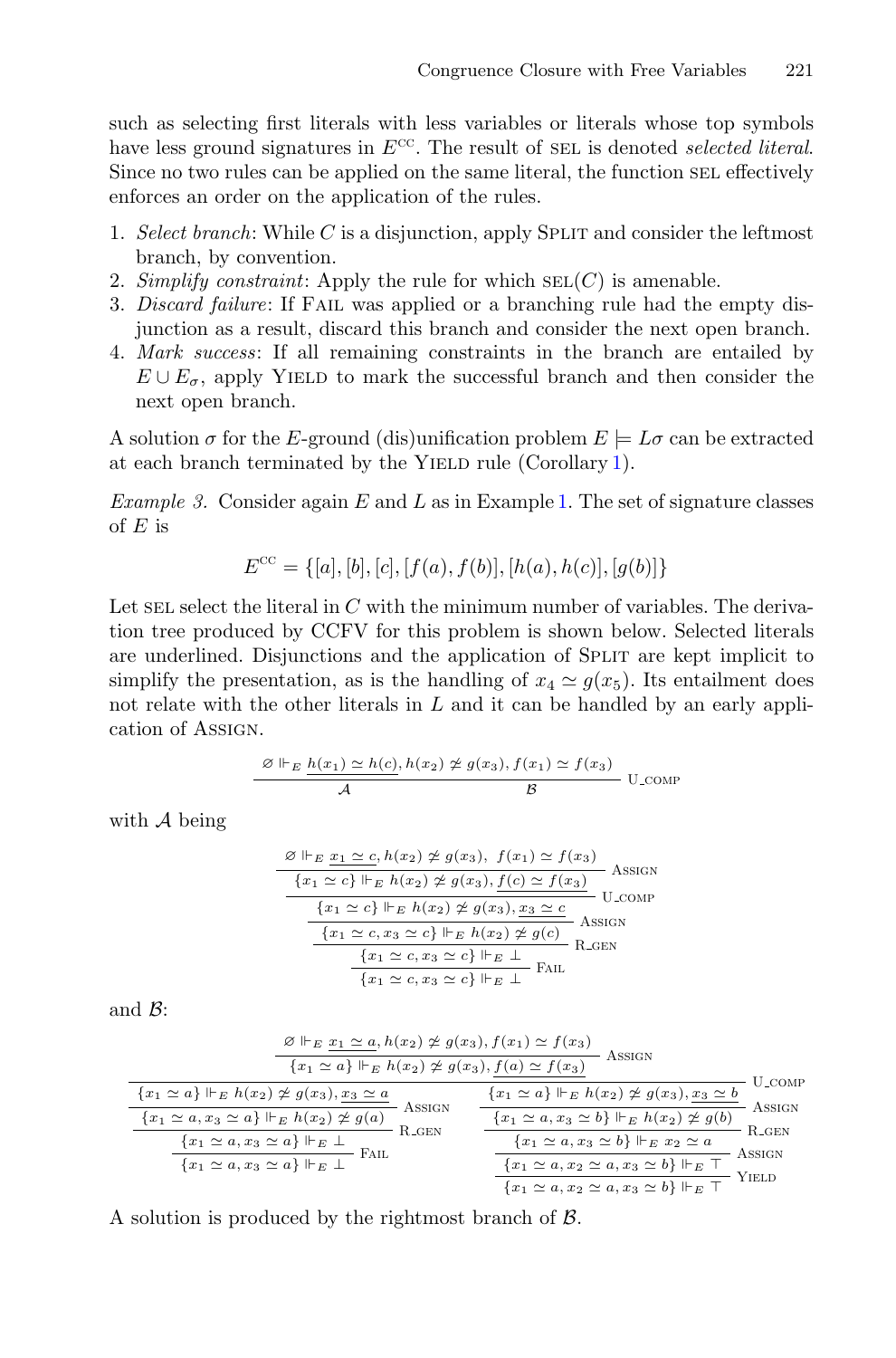#### <span id="page-8-0"></span>**4.3 Correctness of CCFV**

#### **Theorem 2 (Termination).** *All derivations in* CCFV *are finite.*

*Proof (Sketch).* The width of any split rule is always finite. It then suffices to show that the depth of the tree is bounded. For simplicity, but without any fundamental effect on the proof, let us assume that all rules but Split apply on conjunctions. Let  $d(C)$  be the sum of the depths of all occurrences of variables in the literals of the conjunction  $C$ . The Assign rule decreases the number of variables of  $C$ . The FAIL and YIELD rules close a branch. All remaining rules from  $E_{\sigma}$   $\Vdash_E C$  to  $E'_{\sigma}$   $\Vdash_E C'$   $\vee \ldots \vee C'_{n}$  decrease d, i.e.  $d(C) > d(C'_1), \ldots, d(C) > d(C')$ . At each node  $d(C)$  or the number of variables in C are decreasing  $d(C'_n)$ . At each node,  $d(C)$  or the number of variables in C are decreasing,<br>except at the SPLIT steps. Since no branch can contain infinite sequences of except at the SPLIT steps. Since no branch can contain infinite sequences of SPLIT applications, the depth is always finite.  $\Box$ 

<span id="page-8-4"></span>**Lemma 1.** *Given a computed solution*  $E_{\sigma}$  *for an E-ground (dis)unification problem*  $E \models L\sigma$ , each  $\sigma_q \in \text{SOLS}(E_{\sigma})$  *is an acyclic substitution such that*  $ran(\sigma_g) \subseteq \mathbf{T}(E \cup L)$  *and*  $\sigma_g^*$  *is ground.* 

*Proof (Sketch).* The proof can be found in Appendix D of [\[6](#page-15-9)].  $\Box$ 

<span id="page-8-5"></span>**Lemma 2 (Rules capture entailment conditions).** *For each rule*

$$
\frac{E_{\sigma} \Vdash_{E} C}{E'_{\sigma} \Vdash_{E} C'} \mathbf{R}
$$

*and any ground substitution*  $\sigma$ ,  $E \models (\lbrace C \rbrace \cup E_{\sigma}) \sigma$  *iff*  $E \models (\lbrace C' \rbrace \cup E_{\sigma}') \sigma$ .

*Proof (Sketch).* The proof can be found in Appendix D of [\[6](#page-15-9)]. □

<span id="page-8-1"></span>**Theorem 3 (Soundness).** *Whenever a branch is closed with* YIELD, every  $\sigma_g \in \text{SOLS}(E_{\sigma})$  *is s.t.*  $E \models L\sigma_g^*$ .

*Proof (Sketch).* Consider an arbitrary substitution  $\sigma_q \in \text{SOLS}(E_{\sigma})$  at the appli-cation of YIELD. Lemma [1](#page-8-4) ensures that  $\sigma_g^*$  is ground. Thanks to the side condition<br>of the YIELD rule and of the construction of  $\sigma^* \nightharpoonup F \vdash (fC\cup F) \sigma^*$  at the loof of the YIELD rule and of the construction of  $\sigma_g^*, E \models (\lbrace C \rbrace \cup E_{\sigma}) \sigma_g^*$  at the leaf.<br>Then, thenks to Lemma 2,  $E \models (fC) \cup F$  as also holds at the root in which Then, thanks to Lemma [2,](#page-8-5)  $E = (\{C\} \cup E_{\sigma})\sigma_{g}^{*}$  also holds at the root, in which  $C = L$  and  $E = \emptyset$ . Thus  $E = L\sigma^{*}$  $C = L$  and  $E_{\sigma} = \emptyset$ . Thus  $E \models L \sigma_{g}^*$  $\sum_{j=1}^{k}$ 

<span id="page-8-2"></span>**Theorem 4 (Completeness).** Let  $\sigma$  be a solution for an E-ground (dis)unifi*cation problem*  $E \models L\sigma$ . Then there exists a derivation tree starting on  $\emptyset \Vdash_E L$ <br>with at least and hence along with  $\mathbf{V}\text{IFD}$  at  $\tau \in \mathcal{E}$  SOL $(S, \mathbf{F})$  and  $\mathbf{F} \models L\tau^*$ *with at least one branch closed with* YIELD *s.t.*  $\sigma_g \in \text{SOLS}(E_\sigma)$  *and*  $E \models L\sigma_g^*$ .

*Proof (Sketch)*. By Theorem [1,](#page-3-2) there is an acyclic substitution  $\sigma_g$  corresponding to  $\sigma$  such that  $ran(\sigma_g) \subseteq \mathbf{T}(E \cup L)$ ,  $\sigma_g^*$  is ground and  $E \models L\sigma_g^*$ . Lemma [2](#page-8-5)<br>opsures that all rules in CCEV prosecute the optailment conditions according to ensures that all rules in CCFV preserve the entailment conditions according to ground substitutions, therefore there is a branch in the derivation tree starting from  $\emptyset \Vdash_E L$  whose leaf is  $E_{\sigma} \Vdash_E \top$  and  $\sigma_g \in \text{SOLS}(E_{\sigma})$ .

<span id="page-8-3"></span>**Corollary 1 (CCFV decides** E**-ground (dis)unification).** *Any derivation strategy based on the* CCFV *calculus is a decision procedure to find all solutions*  $\sigma$  for the E-ground (dis)unification problem  $E \models L\sigma$ .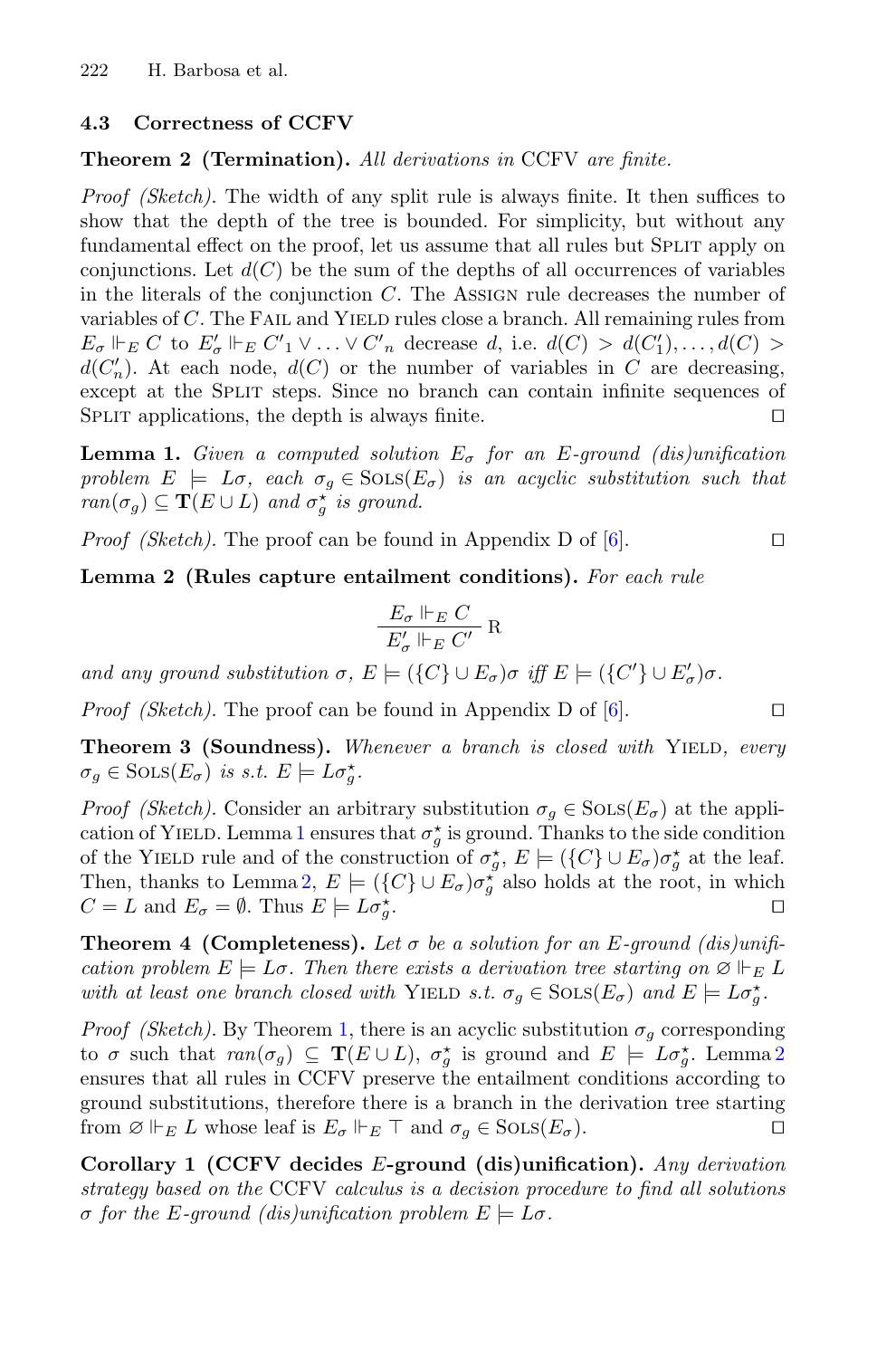#### <span id="page-9-0"></span>**5 Relation to Instantiation Techniques**

Here we discuss how different instantiation techniques for evaluating a candidate model  $E \cup Q$  can be related with E-ground (dis)unification and thus integrated with CCFV.

#### <span id="page-9-3"></span>**5.1 Trigger Based Instantiation**

The most common instantiation technique in SMT solving is a heuristic one: its search is based solely on *E*-matching of selected triggers [\[12](#page-15-2)[,17](#page-15-3),[26\]](#page-16-0), without further semantic criteria. A *trigger* T for a quantified formula  $\forall x.\psi \in \mathcal{Q}$  is a set of terms  $f_1(\mathbf{s}_1),\ldots,f_n(\mathbf{s}_n) \in \mathbf{T}(\psi)$  s.t.  $\{\mathbf{x}\}\subseteq \mathrm{FV}(f_1(\mathbf{s}_1))\cup\cdots\cup \mathrm{FV}(f_n(\mathbf{s}_n)).$ Instantiations are determined by *E*-matching all terms in *T* with terms in  $T(E)$ , such that resulting substitutions allow instantiating  $\forall x.\psi$  into ground formulas. Computing such substitutions amounts to solving the  $E$ -ground (dis)unification problem

$$
E \models (f_1(\mathbf{s}_1) \simeq y_1 \wedge \cdots \wedge f_n(\mathbf{s}_n) \simeq y_n) \sigma
$$

with the further restriction that  $\sigma$  is acyclic,  $ran(\sigma) \subseteq T(E \cup L)$  and  $\sigma$  is ground. This forces each  $y_i$  to be grounded into a term in  $\mathbf{T}(E)$ , thus enumerating all possibilities for *E*-matching  $f_i(\mathbf{s}_i)$ .<sup>[2](#page-9-1)</sup> The desired instantiations are obtained by restricting the found solutions to **x**.

<span id="page-9-2"></span>*Example 4.* Consider the sets  $E = \{f(a) \simeq g(b), h(a) \simeq b, f(a) \simeq f(c)\}\$ and  $Q = \{\forall x \, f(x) \neq g(h(x))\}.$  Triggers from  $Q$  are  $T_1 = \{f(x)\}, T_2 = \{h(x)\},$  $T_3 = \{f(x), g(h(x))\}$  and so on. The instantiations from those triggers are derived from the solutions yielded by CCFV for the respective problems:

 $-E \models (f(x) \simeq y)\sigma$ , solved by substitutions  $\sigma_1 = \{y \mapsto f(a), x \mapsto a\}$  and  $\sigma_2 = \{ y \mapsto f(c), x \mapsto c \}$  $-E \models (h(x) \simeq y)\sigma$ , solved by  $\sigma = \{y \mapsto h(a), x \mapsto a\}$  $-E \models (f(x) \simeq y_1 \land g(h(x)) \simeq y_2)\sigma$ , by  $\sigma = \{y_1 \mapsto f(a), y_2 \mapsto g(b), x \mapsto a\}$ 

**Discarding Entailed Instances.** Trigger-based instantiation may produce instances which are already entailed by the ground model. Such instances most probably will not contribute to the solving, so they should be discarded. Checking this, however, is not straightforward with pre-processing techniques. CCFV, on the other hand, allows it by simply checking, given an instantiation  $\sigma$  for a quantified formula  $\forall \mathbf{x}.\psi$ , whether there is a literal  $\ell \in \psi$  s.t.  $E \cup E_{\sigma} \models \ell$ , with  $E_{\sigma} = \{x \simeq x\sigma \mid x \in dom(\sigma)\}.$ 

<span id="page-9-1"></span><sup>2</sup> For CCFV to generate such solutions it is sufficient to add the side condition to <sup>A</sup>ssign that s is a variable or a ground term and to remove the side condition of U\_VAR. This will lead to the application of U\_VAR in each  $f_i(\mathbf{s}_1) \simeq y_i$ .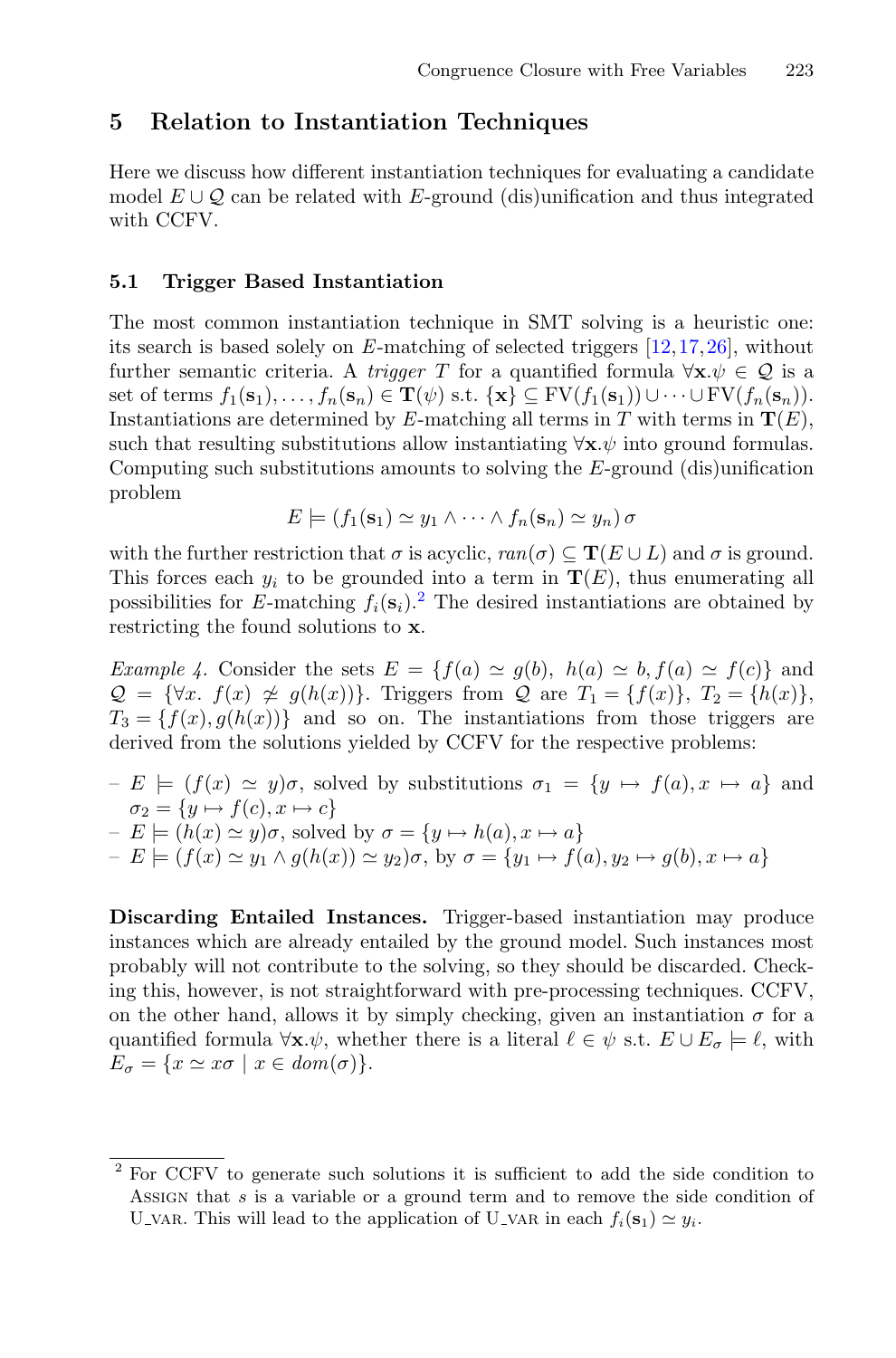### **5.2 Conflict Based Instantiation**

A goal-oriented instantiation technique was introduced by Reynolds et al. [\[24\]](#page-16-1) to provide fewer and more meaningful instances. Quantified formulas are evaluated, independently, in search for *conflicting instances*: for each quantified formula  $\forall$ **x**. $ψ ∈ Q$ , only instances  $ψσ$  for which  $E ∪ ψσ$  is unsatisfiable are derived. Such instances force the derivation of a new candidate model  $E \cup \mathcal{Q}$  for the formula. Finding a conflicting instance amounts to solving the E-ground (dis)unification problem

$$
E \models \neg \psi \sigma, \text{ for some } \forall \mathbf{x}.\psi \in \mathcal{Q}
$$

since  $\neg \psi$  is a conjunction of equality literals. Differently from the algorithm shown in [\[24\]](#page-16-1), CCFV finds all conflicting instantiations for a given quantified formula.

*Example 5.* Let  $E$  and  $Q$  be as in Example [4.](#page-9-2) Applying CCFV in the problem

$$
E \models (f(x) \simeq g(h(x))) \sigma
$$

leads to the sole conflicting instantiation  $\sigma = \{x \mapsto a\}.$ 

**Propagating Equalities.** As discussed in [\[24](#page-16-1)], even when the search for conflicting instances fails it is still possible to "propagate" equalities. Given some  $\neg \psi = \ell_1 \wedge \cdots \wedge \ell_n$ , let  $\sigma$  be a ground substitution s.t.  $E \models \ell_1 \sigma \wedge \cdots \wedge \ell_{k-1} \sigma$ and all remaining literals  $\ell_k \sigma, \ldots, \ell_n \sigma$  not entailed are ground disequalities with  $({\bf T}(\ell_k) \cup \cdots \cup {\bf T}(\ell_n)) \subseteq {\bf T}(E)$ . The instantiation  $\forall {\bf x}. \psi \to \psi \sigma$  introduces a disjunction of equalities constraining  $T(E)$ . CCFV can generate such propagating substitutions if the side conditions of FAIL and YIELD are relaxed w.r.t. ground disequalities whose terms occur in  $T(E)$  and originally had variables: the former is not applied based on them and the latter is if all other literals are entailed.

*Example 6.* Consider  $E = \{f(a) \simeq t, t' \simeq g(a)\}\$ and  $\forall x.$   $f(x) \not\approx t \vee f(x) \simeq g(x)$ . When applying CCFV in the problem

$$
E \models (f(x) \simeq t \land f(x) \ncong g(x)) \sigma
$$

to entail the first literal a candidate solution  $E_{\sigma} = \{x \simeq a\}$  is produced. The second literal would then be normalized to  $f(a) \neq g(a)$ , which would lead to the application of FAIL, since it is not entailed by  $E$ . However, as it is a disequality whose terms are in  $T(E)$  and originally had variables, the rule applied is YIELD instead. The resulting substitution  $\sigma = \{x \mapsto a\}$  leads to propagating the equality  $f(a) \simeq g(a)$ , which merges two classes previously different in  $E^{cc}$ .

### **5.3 Model Based Instantiation (MBQI)**

A complete instantiation technique was introduced by Ge and de Moura [\[19\]](#page-15-4). The set  $E$  is extended into a total model, each quantified formula is evaluated in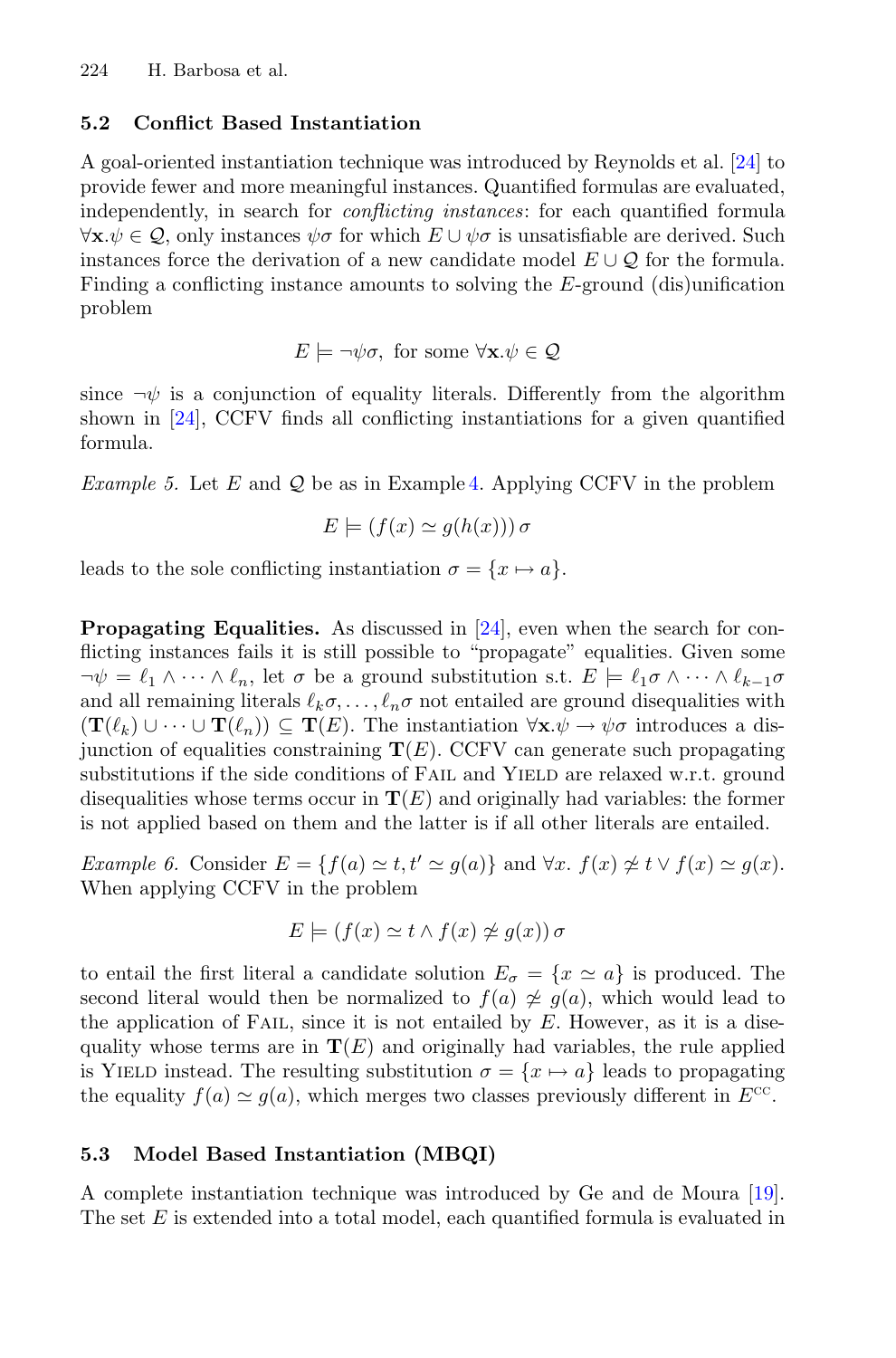this total model, and conflicting instances are generated. The successive rounds of instantiation either lead to unsatisfiability or, when no conflicting instance is generated, to satisfiability with a concrete model. Here we follow the model construction guidelines by Reynolds et al. [\[25\]](#page-16-2).

A distinguished term  $e^{\tau}$  is associated to each sort  $\tau \in \mathcal{S}$ . For each  $f \in \mathcal{F}$ with sort  $\langle \tau_1, \ldots, \tau_n, \tau \rangle$  a *default value*  $\xi_f$  is defined such that

$$
\xi_f = \begin{cases} f(t_1, \dots, t_n) \in \mathbf{T}(E) & \text{if } [t_1] = [e^{\tau_1}], \dots, [t_n] = [e^{\tau_n}] \\ \text{some } t \in \mathbf{T}(E) & \text{otherwise} \end{cases}
$$

The extension  $E_{\text{TOT}}$  is built s.t. all fresh ground terms which might be considered when evaluating  $\mathcal Q$  are in its congruence closure, according to the respective default values; and all terms in  $T(E)$  not asserted equal are explicitly asserted disequal, i.e.

$$
E_{\text{TOT}} = E \cup \bigcup_{t_1, t_2 \in \mathbf{T}(E)} \{ t_1 \not\approx t_2 \mid E \not\models t_1 \simeq t_2 \}
$$
  

$$
\bigcup_{\forall \mathbf{x}, \psi \in \mathcal{Q}, \mathbf{t} \in \mathbf{T}(E)} \left\{ \begin{array}{l} f(\mathbf{s})\sigma \simeq \xi_f \mid \sigma = \{\mathbf{x} \mapsto \mathbf{t}\}, f(\mathbf{s}) \in \mathbf{T}(\psi) \text{ and} \\ f(\mathbf{s})\sigma \text{ is not in the CC of } E. \end{array} \right\}
$$

As before, finding conflicting instances amounts to solving the E-ground (dis)unification problem

$$
E_{\text{TOT}} \models \neg \psi \sigma, \text{ for some } \forall \mathbf{x}.\psi \in \mathcal{Q}
$$

*Example 7.* Let  $E = \{f(a) \simeq g(b), h(a) \simeq b\}, Q = \{\forall x. f(x) \not\cong g(x), \forall xy. \psi\}$ and  $e = a$ , with all terms having the same sort. The computed default values of the function symbols are  $\xi_f = f(a), \xi_g = a, \xi_h = h(a)$ . For simplicity, the extension  $E_{\text{TOT}}$  is shown explicitly only for  $\forall x. f(x) \not\approx g(x)$ ,

$$
E_{\text{TOT}} = E \cup \{a \not\approx b, a \not\approx f(a), b \not\approx f(a)\}
$$
  

$$
\cup \{f(b) \simeq f(a), f(f(a)) \simeq f(a), g(a) \simeq a, g(f(a)) \simeq a\} \cup \{\dots\}
$$

Applying CCFV in

$$
\{\ldots, f(a) \simeq g(b), f(b) \simeq f(a), \ldots\} \models f(x) \simeq g(x)\sigma
$$

leads to a conflicting instance with  $\sigma = \{x \mapsto b\}$ . Notice that it is not necessary to explicitly build  $E_{\text{TOT}}$ , which can be quite large. Terms can be defined lazily as they are required by CCFV for building potential solutions.

#### **6 Implementation and Experiments**

CCFV has been implemented in the veriT  $[11]$  $[11]$  and CVC4  $[7]$  $[7]$  solvers. As is common in SMT solvers, they make use of an *E*-graph to represent the set of signature classes  $E^{cc}$  and efficiently check ground entailment.<sup>[3](#page-11-0)</sup> Indexing techniques for fast

<span id="page-11-0"></span><sup>3</sup> Currently the ground congruence closure procedures are not closed under entailment w.r.t. disequalities. E.g.  $g(f(a), h(b)) \not\approx g(f(b), h(a)) \in E$  does not lead to the addition of  $a \not\approx b$  to the data structure. A complete implementation of CCFV requires the ground congruence closure to entail all entailed disequalities.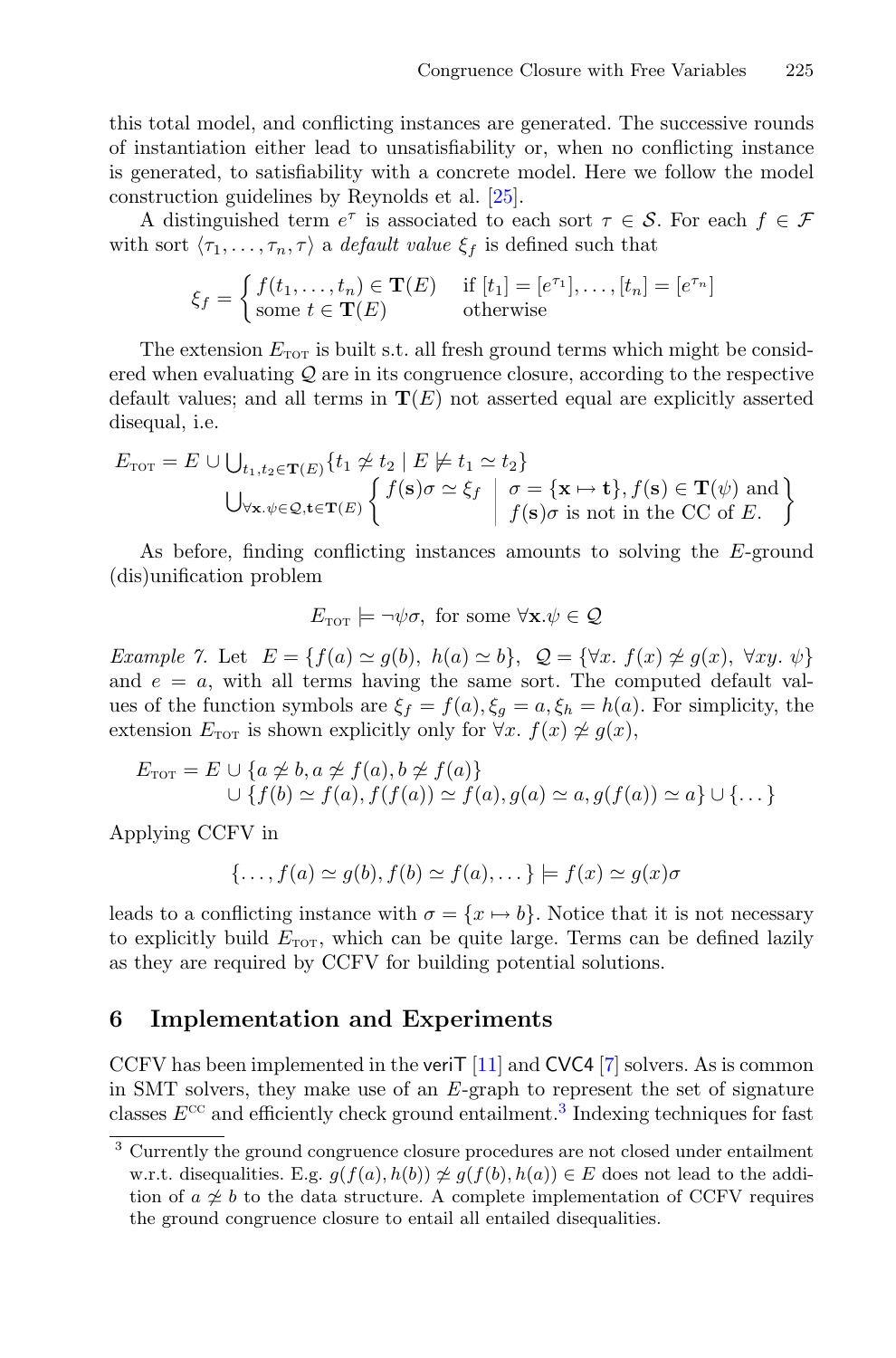retrieval of candidates are paramount for a practical procedure, so  $E^{cc}$  is indexed by top symbols. Each function symbol points to all their related signatures. They are kept sorted by congruence classes to allow binary search when retrieving all signatures with a given top symbol congruent to a given term. To quickly discard classes without signatures with a given top symbol, bit masks are associated to congruence classes: each symbol is assigned an arbitrary bit, and the mask for the class is the set of all bits of the top symbols. Another important optimization is to minimize E, since the candidate model  $E \cup \mathcal{Q}$  produced by the SAT solver and guiding the instantiation is generally not minimal. A minimal partial model (a *prime implicant*) for the CNF is computed in linear time [\[16](#page-15-14)], and this model is further reduced to circumvent the effect of the CNF transformation, using a process similar to the one described by de Moura and Bjørner [\[12\]](#page-15-2) for *relevancy*.

During rule application, matching a term  $f(\mathbf{u})$  with a ground term  $f(\mathbf{t})$  fails unless all the ground arguments are pairwise congruent. Thus after an assignment, if an argument of a term  $f(\mathbf{u})$  in a branching constraint becomes ground, it can be checked whether there is a ground term  $f(\mathbf{t}) \in \mathbf{T}(E)$  s.t., for every ground argument  $u_i, E \models u_i \simeq t_i$ . If no such term exists and  $f(\mathbf{u})$  is not in a literal amenable for U comp, the branch can be *eagerly discarded*. For this technique, a dedicated index for each function symbol  $f$  maps tuples of pairs, with a ground term and a position,  $\langle (t_1, i_1), \ldots, (t_k, i_k) \rangle$  to all signatures  $f(t'_1, \ldots, t'_n)$ <br>in  $E^{CC}$  s  $t E \vdash t$ ,  $\sim t'$ ,  $E \vdash t$ ,  $\sim t'$ , i.e. all signatures whose arguments in  $E^{cc}$  s.t.  $E \models t_1 \simeq t'_{i_1}, \ldots, E \models t_k \simeq t'_{i_k}$ , i.e. all signatures whose arguments, in the respective positions, are congruent with the given ground terms.

**Experiments.** Here we evaluate the impact of optimizations and instantiation techniques based on CCFV over previous versions and compare them against the state-of-the-art instantiation based solver  $Z3$  [\[14](#page-15-15)]. Different configurations are identified in this section according to which techniques and algorithms they have activated:

- **t**: trigger instantiation through CCFV;
- **c**: conflict based instantiation through CCFV;
- **e**: optimization for eagerly discarding branches with unmatchable applications;
- **d**: discards already entailed trigger based instances (as in Sect. [5.1\)](#page-9-3)

The configuration **verit** refers to the previous version of veriT, which only offered support for quantified formulas through na¨ıve trigger instantiation, without further optimizations. The configuration **cvc** refers to version 1.5 of CVC4, which applies **t** and **c** by default, as well as propagation of equalities. Both implementations of CCFV include efficient term indexing and apply a simple selection heuristic, checking ground and reflexive literals first but otherwise considering the conjunction of constraints as a queue. The evaluation was made on the UF, UFLIA, UFLRA and UFIDL categories of SMT-LIB [\[9](#page-15-16)], with 10 495 benchmarks annotated as *unsatisfiable*, mostly stemming for verification and ITP platforms. The categories with bit vectors and non-linear arithmetic are currently not supported by veriT and in those in which uninterpreted functions are not predominant the techniques shown here are not as effective. Our experiments were conducted using machines with 2 CPUs Intel Xeon E5-2630 v3,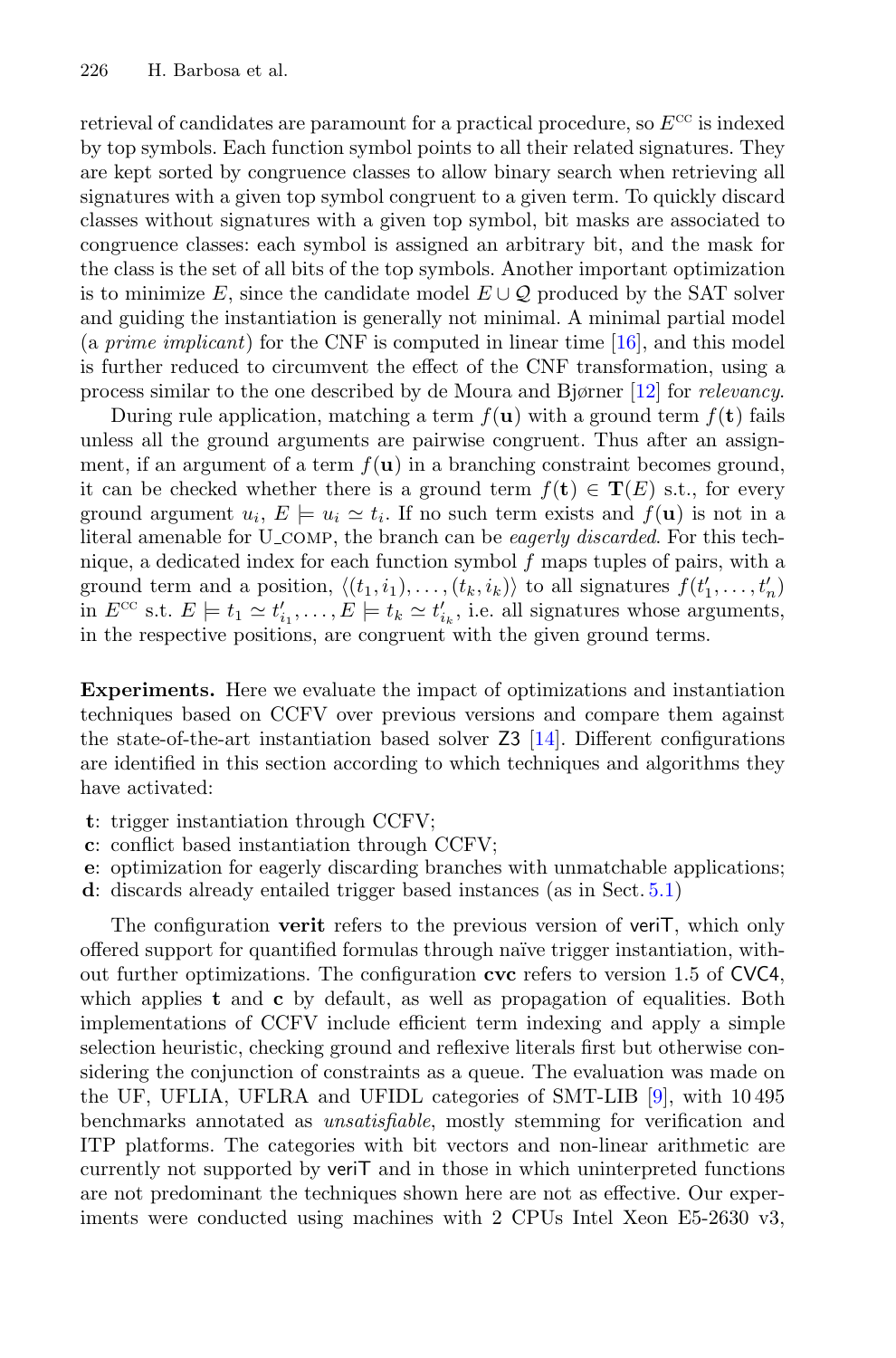

<span id="page-13-0"></span>**Fig. 1.** Improvements in veriT and CVC4

8 cores/CPU, 126 GB RAM, 2x558 GB HDD. The timeout was set for 30 s, since our goal is evaluating SMT solvers as back-ends of verification and ITP platforms, which require fast answers.

Figure [1](#page-13-0) exhibits an important impact of CCFV and the techniques and optimizations built on top of it. **verit+t** performs much better than **verit**, solely due to CCFV. **cvc+d** improves significantly over **cvc**, exhibiting the advantage of techniques based on the entailment checking features of CCFV. The comparison between the different configurations of veriT and CVC4 with the SMT solver Z3 (version 4.4.2) is summarized in Table [2,](#page-13-1) excluding categories whose problems are trivially solved by all systems, which leaves 8 701 problems for consideration. **verit+tc** shows further improvements, solving approximately the same number of problems as Z3, although mostly because of the better performance on the *sledgehammer* benchmarks, containing less theory symbols. It also

<span id="page-13-1"></span>

| Logic  | Class        | Z3 - |      |      |      | $cvc+d$ cvc+e cvc verit+tc verit+t verit |      |      |
|--------|--------------|------|------|------|------|------------------------------------------|------|------|
| UF     | grasshopper  | 418  | 411  | 420  | 415  | 430                                      | 418  | 413  |
|        | sledgehammer | 1249 | 1438 | 1456 | 1428 | 1265                                     | 1134 | 1066 |
| UFIDL. | all          | 62   | 62   | 62   | 62   | 58                                       | 58   | 58   |
| UFLIA  | boogie       | 852  | 844  | 834  | 801  | 705                                      | 660  | 661  |
|        | sexpr        | 26   | 12   | 11   | 11   | $\overline{7}$                           | 5    | 5    |
|        | grasshopper  | 341  | 322  | 326  | 319  | 357                                      | 340  | 335  |
|        | sledgehammer | 1581 | 1944 | 1953 | 1929 | 1783                                     | 1620 | 1569 |
|        | simplify     | 831  | 766  | 706  | 705  | 803                                      | 735  | 690  |
|        | simplify2    | 2337 | 2330 | 2292 | 2286 | 2304                                     | 2291 | 2177 |
|        | Total        | 7697 | 8129 | 8060 | 7956 | 7712                                     | 7261 | 6916 |

**Table 2.** Instantiation based SMT solvers on SMT-LIB benchmarks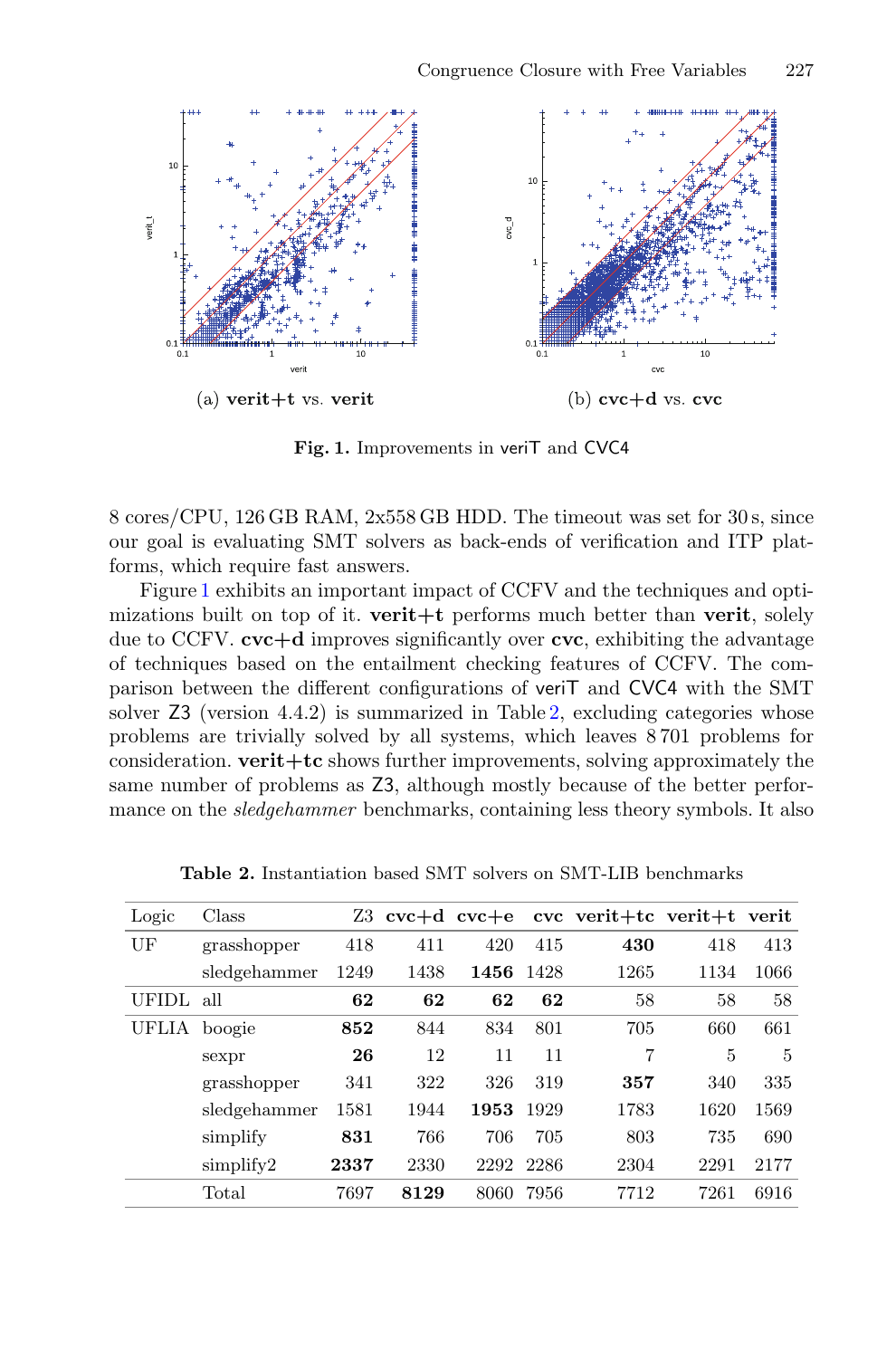performs best in the *grasshopper* families, stemming from the heap verification tool GRASShopper [\[23](#page-16-5)]. Considering the overall performance, both **cvc+d** and **cvc+e** solve significantly more problems than **cvc**, specially in benchmarks from verification platforms, approaching the performance of Z3 in these families. Both these techniques, as well as the propagation of equalities, are fairly important points in the performance of CVC4, so their implementation is a clear direction for improvements in veriT.

#### **7 Conclusion and Future Work**

We have introduced CCFV, a decision procedure for E-ground (dis)unification, and shown how the main instantiation techniques of SMT solving may be based on it. Our experimental evaluation shows that CCFV leads to significant improvements in the solvers CVC4 and veriT, making the former surpass the state-of-the-art in instantiation based SMT solving and the latter competitive in several benchmark libraries. The calculus presented is very general, allowing for different strategies and optimizations, as discussed in previous sections.

A direction for improvement is to use *lemma learning* in CCFV, in a similar manner as SAT solvers do. When a branch fails to produce a solution and is discarded, analyzing the literals which led to the conflict can allow *backjump* rather than simple backtracking, thus further reducing the solution search space. The *Complementary Congruence Closure* introduced by Backeman and Rümmer [\[4](#page-15-17)] could be extended to perform such an analysis.

Like other main instantiation techniques in SMT, the framework here focuses on the theory of equality only. Extensions to first-order theories such as arithmetic are left for future work. The implementation of MBQI based on CCFV, whose theoretical suitability we outlined, is left for future work as well. Another possible extension of CCFV is to handle rigid *E*-unification, so it could be applied in techniques such as BREU  $[5]$ . This amounts to have non-ground equalities in  $E$ , so it is not trivial. It would, however, allow integrating an efficient goaloriented procedure into *E*-unification based calculi.

**Acknowledgments.** We are grateful to David Déharbe for his help with the implementation of CCFV and to Jasmin Blanchette for suggesting textual improvements. Experiments presented in this paper were carried out using the Grid'5000 testbed, supported by a scientific interest group hosted by Inria and including CNRS, RENATER and several universities as well as other organizations [\(https://www.grid5000.fr\)](https://www.grid5000.fr).

## <span id="page-14-1"></span>**References**

- 1. Baader, F., Nipkow, T.: Term Rewriting and All That. Cambridge University Press, New York (1998)
- <span id="page-14-2"></span>2. Baader, F., Snyder, W.: Unification theory. In: Robinson, J.A., Voronkov, A., (eds) Handbook of Automated Reasoning, pp. 445–532. Elsevier and MIT Press (2001)
- <span id="page-14-0"></span>3. Bachmair, L., Ganzinger, H.: Rewrite-based equational theorem proving with selection and simplification. J. Logic Comput. **4**(3), 217–247 (1994)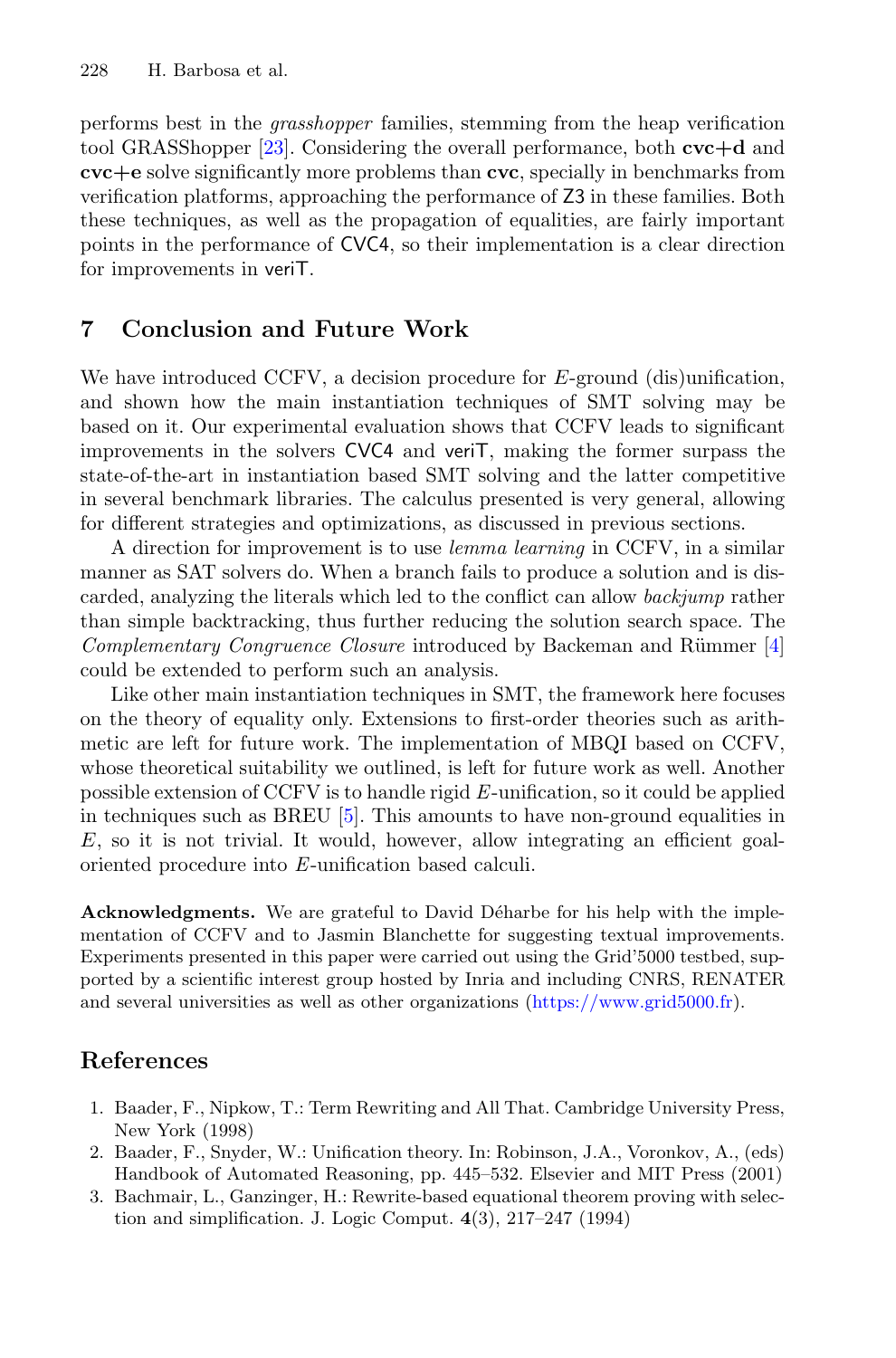- <span id="page-15-17"></span>4. Backeman, P., Rümmer, P.: Efficient algorithms for bounded rigid *E*-unification. In: Nivelle, H. (ed.) TABLEAUX 2015. LNCS (LNAI), vol. 9323, pp. 70–85. Springer, Heidelberg (2015). doi[:10.1007/978-3-319-24312-2](http://dx.doi.org/10.1007/978-3-319-24312-2_6) 6
- <span id="page-15-6"></span>5. Backeman, P., Rümmer, P.: Theorem proving with bounded rigid *E*-unification. In: Felty, A.P., Middeldorp, A. (eds.) CADE 2015. LNCS (LNAI), vol. 9195, pp. 572–587. Springer, Heidelberg (2015). doi[:10.1007/978-3-319-21401-6](http://dx.doi.org/10.1007/978-3-319-21401-6_39) 39
- <span id="page-15-9"></span>6. Barbosa, H., Fontaine, P., Reynolds, A.: Congruence closure with free variables. Technical report, Inria (2016). <https://hal.inria.fr/hal-01442691>
- <span id="page-15-13"></span>7. Barrett, C., Conway, C.L., Deters, M., Hadarean, L., Jovanović, D., King, T., Reynolds, A., Tinelli, C.: CVC4. In: Gopalakrishnan, G., Qadeer, S. (eds.) CAV 2011. LNCS, vol. 6806, pp. 171–177. Springer, Heidelberg (2011). doi[:10.1007/](http://dx.doi.org/10.1007/978-3-642-22110-1_14) [978-3-642-22110-1](http://dx.doi.org/10.1007/978-3-642-22110-1_14) 14
- <span id="page-15-0"></span>8. Barrett, C., Sebastiani, R., Seshia, S., Tinelli, C.: Satisfiability modulo theories. In: Biere, A., Heule, M.J.H., van Maaren, H., Walsh, T. (eds.) Handbook of Satisfiability. Frontiers in Artificial Intelligence and Applications, vol. 185, pp. 825–885. IOS Press, Amsterdam (2009)
- <span id="page-15-16"></span>9. Barrett, C., Stump, A., Tinelli, C.: The SML-LIB standard: version 2.0. In: Gupta, A., Kroening, D. (eds) International Workshop on Satisfiability Modulo Theories (SMT) (2010)
- <span id="page-15-10"></span>10. Beckert, B.: Ridig E-unification. In: Bibel, W., Schimidt, P.H. (eds.) Automated Deduction: A Basis for Applications. Foundations: Calculi and Methods, vol. 1. Kluwer Academic Publishers, Dordrecht (1998)
- <span id="page-15-12"></span>11. Bouton, T., de Oliveira, D.C.B., Fontaine, P.: veriT: an open, trustable and efficient SMT-solver. In: Schmidt, R.A. (ed.) CADE 2009. LNCS (LNAI), vol. 5663, pp. 151–156. Springer, Heidelberg (2009). doi[:10.1007/978-3-642-02959-2](http://dx.doi.org/10.1007/978-3-642-02959-2_12) 12
- <span id="page-15-2"></span>12. de Moura, L., Bjørner, N.: Efficient E-matching for SMT solvers. In: Pfenning, F. (ed.) CADE 2007. LNCS (LNAI), vol. 4603, pp. 183–198. Springer, Heidelberg (2007). doi[:10.1007/978-3-540-73595-3](http://dx.doi.org/10.1007/978-3-540-73595-3_13) 13
- <span id="page-15-1"></span>13. de Moura, L., Bjørner, N.: Engineering DPLL(T) + saturation. In: Armando, A., Baumgartner, P., Dowek, G. (eds.) IJCAR 2008. LNCS (LNAI), vol. 5195, pp. 475–490. Springer, Heidelberg (2008). doi[:10.1007/978-3-540-71070-7](http://dx.doi.org/10.1007/978-3-540-71070-7_40) 40
- <span id="page-15-15"></span>14. de Moura, L., Bjørner, N.: Z3: an efficient SMT solver. In: Ramakrishnan, C.R., Rehof, J. (eds.) TACAS 2008. LNCS, vol. 4963, pp. 337–340. Springer, Heidelberg (2008). doi[:10.1007/978-3-540-78800-3](http://dx.doi.org/10.1007/978-3-540-78800-3_24) 24
- <span id="page-15-11"></span>15. Degtyarev, A., Voronkov, A.: Equality reasoning in sequent-based calculi. In: Robinson, J.A., Voronkov, A. (eds.) Handbook of Automated Reasoning, pp. 611– 706. Elsevier, Amsterdam (2001)
- <span id="page-15-14"></span>16. D´eharbe, D., Fontaine, P., Le Berre, D., Mazure, B.: Computing prime implicants. In: Formal Methods in Computer-Aided Design (FMCAD), pp. 46–52. IEEE (2013)
- <span id="page-15-3"></span>17. Detlefs, D., Nelson, G., Saxe, J.B.: Simplify: a theorem prover for program checking. J. ACM **52**(3), 365–473 (2005)
- <span id="page-15-8"></span>18. Fitting, M.: First-Order Logic and Automated Theorem Proving. Springer, New York (1990)
- <span id="page-15-4"></span>19. Ge, Y., de Moura, L.: Complete instantiation for quantified formulas in satisfiabiliby modulo theories. In: Bouajjani, A., Maler, O. (eds.) CAV 2009. LNCS, vol. 5643, pp. 306–320. Springer, Heidelberg (2009). doi[:10.1007/978-3-642-02658-4](http://dx.doi.org/10.1007/978-3-642-02658-4_25) 25
- <span id="page-15-7"></span>20. Goubault, J.: A rule-based algorithm for rigid E-unification. In: Gottlob, G., Leitsch, A., Mundici, D. (eds.) KGC 1993. LNCS, vol. 713, pp. 202–210. Springer, Heidelberg (1993). doi[:10.1007/BFb0022569](http://dx.doi.org/10.1007/BFb0022569)
- <span id="page-15-5"></span>21. Nelson, G., Oppen, D.C.: Fast decision procedures based on congruence closure. J. ACM **27**(2), 356–364 (1980)